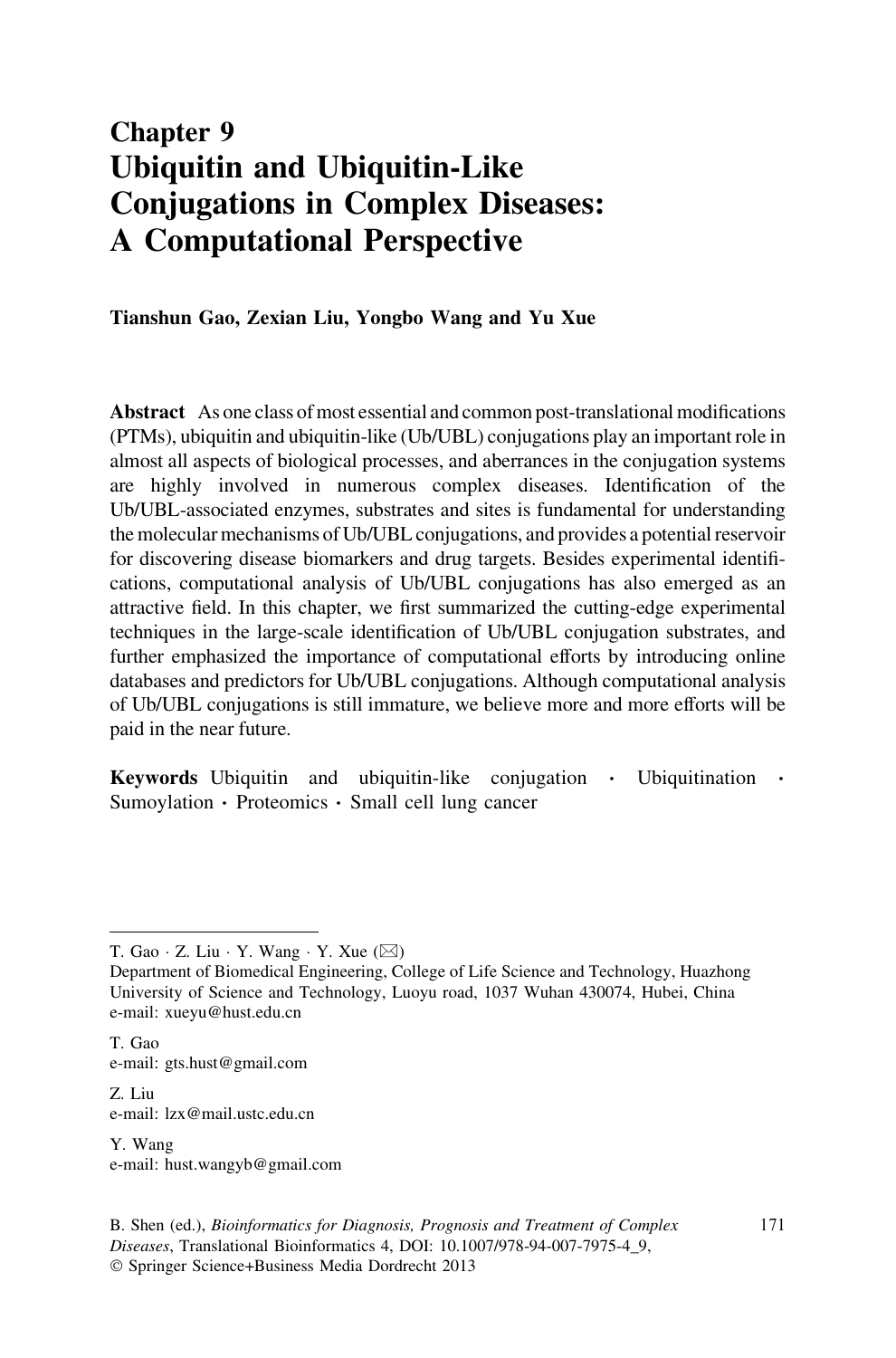### 9.1 Introduction

During the past three decades, the ubiquitin-proteasome system (UPS) has been demonstrated to be critical for protein degradation in most cellular processes (Ciechanover [1994;](#page-12-0) Bedford et al. [2011](#page-11-0); Geng et al. [2012](#page-13-0)). Ubiquitin (Ub) is a small 76aa protein that binds to target proteins and takes them for destruction through Ubiquitination (Ciechanover [1994\)](#page-12-0), which labels mono- or poly-ubiquitin proteins to substrates via an E1 (Ub-activating enzyme)-E2 (Ub-conjugating enzyme)-E3 (Ub-protein ligase) cascade mechanism (Fig. 9.1a). Recently, more than ten Ub-like modifiers (UBLs) have also been identified, such as SUMO, NEDD8, ISG15, Apg8/12, FAT10, Urm1, UFM1 and Hub1 in eukaryotes, prokaryotic Ub-like protein (Pup) and archaeal SAMPs (Hochstrasser [2009;](#page-13-0) van der Veen and Ploegh [2012](#page-16-0)). The prokaryotic homologs of Ub, ThiS and MoaD, are potential antecedents of all Ub/UBL modifiers in eukaryotes (Iyer et al. [2006](#page-13-0); van der Veen and Ploegh  $2012$ ). Analogous to Ub, most UBLs share a  $\beta$ -grasp fold and a C-terminal diglycine motif, and their conjugation processes, such as sumoylation (Fig. 9.1b) and pupylation (Fig. 9.1c), have a conserved enzyme cascade



Fig. 9.1 The conjugation processes for a ubiquitination, b sumoylation, and c Pupylation. For ubiquitination, an E1-E2-E3 enzyme cascade mechanism was characterized, and Ub E3 ligases provide the major specificity for substrate recognition. However, SUMO E3 ligases are only cofactors that facilitate the sumoylation, while pupylation doesn't have E3s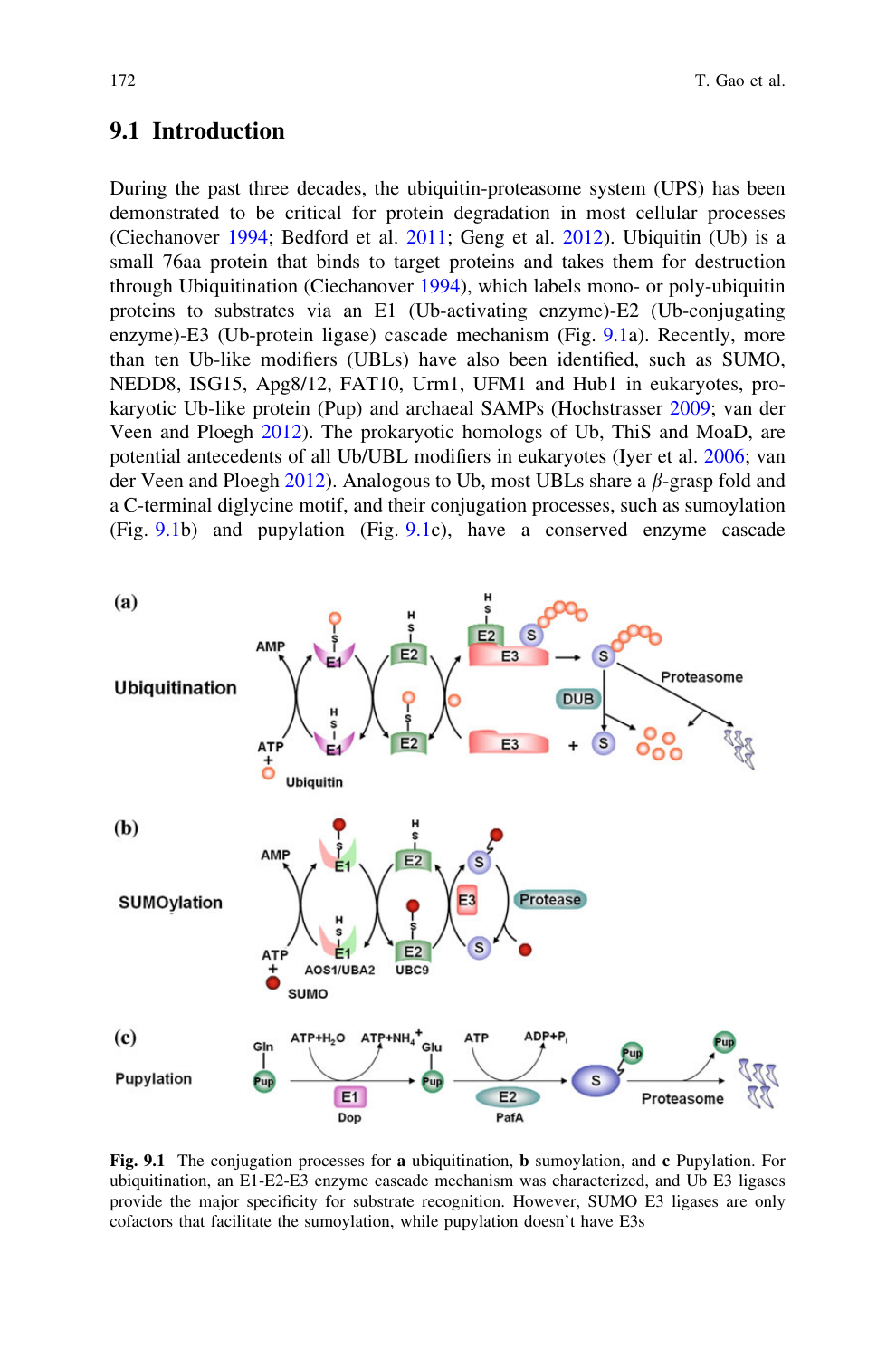mechanism (van der Veen and Ploegh [2012\)](#page-16-0). Ub E3 ligases confer the major specificity of ubiquitination for recognizing substrates (Deshaies and Joazeiro [2009\)](#page-12-0). However, SUMO E3 ligases are only cofactors that facilitate the conjugation of SUMO (Yunus and Lima [2006\)](#page-16-0), and pupylation has only an E1–E2 cascade without any E3 ligases (Striebel et al. [2009](#page-15-0)). Substrates in the UPS pathway are ubiquitinated through three forms, mono-, multi- and poly-ubiquitination (Sadowski and Sarcevic [2010\)](#page-15-0), while several UBL conjugations, such as SUMO, NEDD8 and SAMP, can also adopt analogical forms for targeting proteins (Ulrich [2008;](#page-16-0) Ohki et al. [2009](#page-15-0); Humbard et al. [2010\)](#page-13-0). Different forms can lead to different fates on substrates (Sadowski and Sarcevic [2010\)](#page-15-0). Mono-ubiquitination affects the activity and location of substrates to be involved in histone regulation, endocytosis and membrane transport (Hicke [2001](#page-13-0)), while multi- and poly-ubiquitination mainly induce protein degradation as well as non-proteolytic functions (Ciechanover [1994](#page-12-0); Rape et al. [2006;](#page-15-0) Chen and Sun [2009\)](#page-12-0).

Ub and UBL conjugation pathways are implicated in diverse but essential biological functions. Cells usually use these pathways to select specific proteins for destruction, activation or other functions and ensure the fidelity of cellular processes (Ciechanover [1994](#page-12-0); Chen and Sun [2009\)](#page-12-0). Thus, aberrances in Ub/UBL conjugation pathways have been identified to be involved in numerous complex diseases (Dahlmann [2007;](#page-12-0) Bedford et al. [2011](#page-11-0)), including inflammation (Hochrainer and Lipp [2007](#page-13-0); Coornaert et al. [2009](#page-12-0)), viral infection (Bogunovic et al. [2013](#page-11-0)), neurodegenerative disease (Hegde and Upadhya [2007;](#page-13-0) Lehman [2009;](#page-14-0) Mandel et al. [2009;](#page-14-0) Deng et al. [2013\)](#page-12-0), cardiac disease (Sohns et al. [2010](#page-15-0); Wang [2011\)](#page-16-0), von Hippel-Lindau disease (Kaelin [2007](#page-13-0)) and several types of cancers (Bonacci et al. [2010](#page-12-0); Irminger-Finger [2010;](#page-13-0) Linehan et al. [2010;](#page-14-0) Conrad et al. [2011;](#page-12-0) Escobar et al. [2011](#page-13-0); Duncan et al. [2012](#page-13-0)). However, compared to phosphorylation, in which protein kinases occupied  $\sim$ 30 % of the drug discovery programs in pharmaceutical research and development, ubiquitination owned less than 1 % of drug design (Cohen and Tcherpakov [2010](#page-12-0)), and only one proteasome Inhibitor Bortezomib was approved currently (Chen et al. [2011\)](#page-12-0). To target complex diseases, theoretically, any components of the UPS and UBL conjugation pathways, including E1s, E2s, E3s, DUBs and proteasomes, can be selected for targeting by small-molecule inhibitors. For example, RING E3s including BARD1 and SIAH (Chasapis and Spyroulias [2009;](#page-12-0) Irminger-Finger [2010](#page-13-0); Wong and Moller [2013\)](#page-16-0), HECT E3 s such as ITCH and SMURF1 (Scheffner and Staub [2007;](#page-15-0) Melino et al. [2008](#page-14-0); Lin et al. [2013](#page-14-0)), DUBs such as A20 and UCHL1 (Singhal et al. [2008;](#page-15-0) Coornaert et al. [2009;](#page-12-0) Day and Thompson [2010](#page-12-0)), and proteasome subunits such as PSMA7 (Du et al. [2009\)](#page-12-0), had been identified as potential biomarkers of complex diseases. More, inhibitors of several SCF E3 complexes, such as  $SCF<sup>skip2</sup>$ ,  $SCF<sup>\beta-TrCP1</sup>$ ,  $SCF<sup>CDC4</sup>$ ,  $SCF<sup>Met30</sup>$ , have also been identified (Chen et al. [2008;](#page-12-0) Nakajima et al. [2008](#page-14-0); Aghajan et al. [2010](#page-11-0); Orlicky et al. [2010\)](#page-15-0). The rapid progresses suggested that Ub/UBL conjugation pathways can be a great reservoir for discovering potential biomarkers and drug targets (Cohen and Tcherpakov [2010\)](#page-12-0).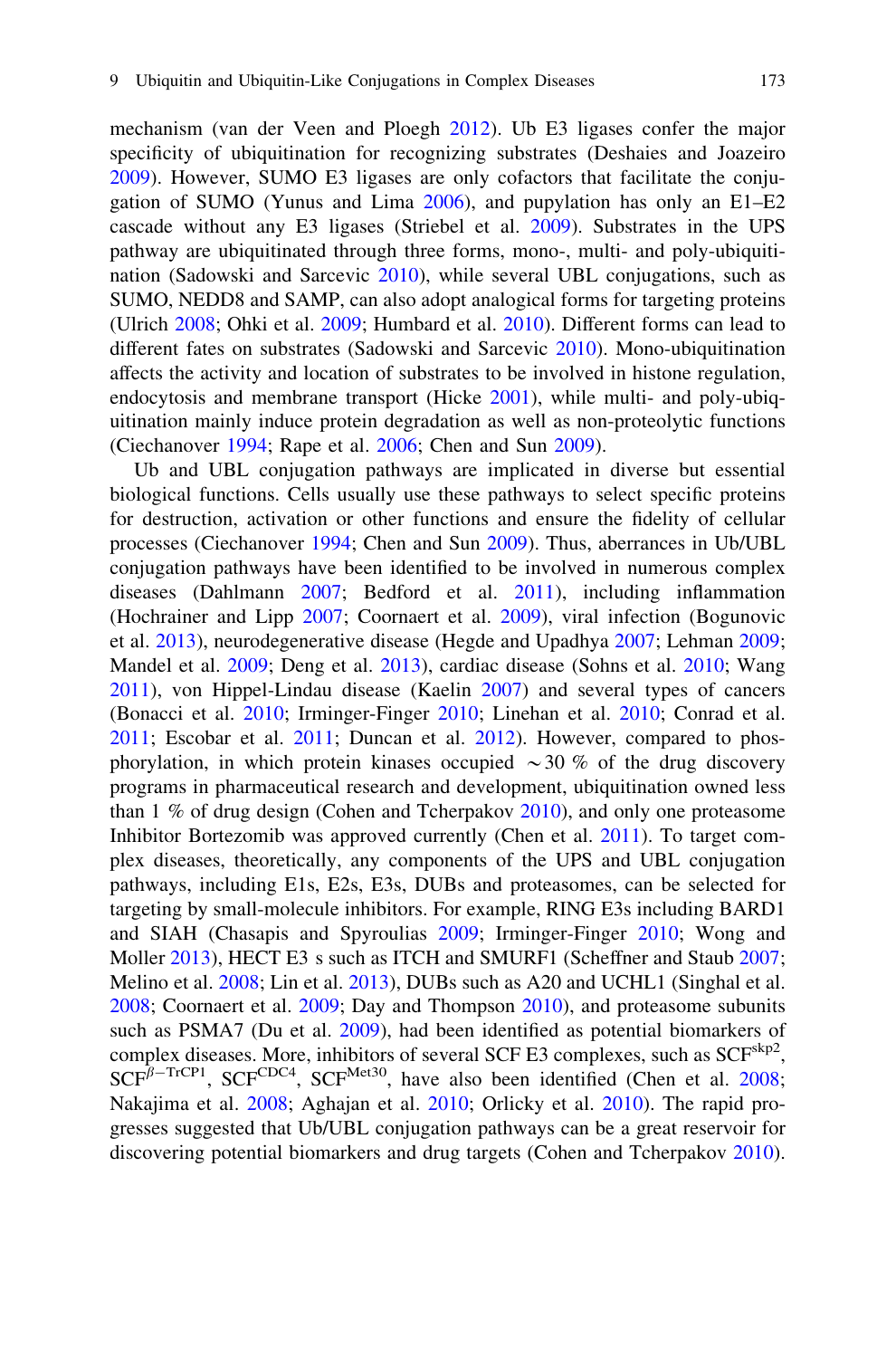# 9.2 Advances in High-Throughput Proteomic Analysis of Ub/UBL Conjugations

Because Ub E3 ligases bind substrates at distinct regions and modify specific lysine residues (Bustos et al. [2012\)](#page-12-0), the Ub-mediated proteasomal substrates can be detected by mutating lysines for poly-ubiquitin chain (Chau et al. [1989\)](#page-12-0), substituting E3-substrate binding site (House et al. [2006](#page-13-0)) or eliminating all lysines of substrate can disrupt the ubiquitination (Bourgeois-Daigneault and Thibodeau [2012](#page-12-0)). Since high-affinity Ub antibody, linkage specific antibodies and Ub epitope-tags were developed, further studies were focused on the detection of Ub-conjugated substrates (Muller et al. [1988](#page-14-0); Newton et al. [2008](#page-14-0)). For a substrate containing only one ubiquitinated lysine, a single K to R mutation is enough for identifying the ubiquitination site (Flick et al. [2004\)](#page-13-0). However, for multi-ubiquitinated substrates, accurate identification of all ubiquitination sites needs both individual and combinatorial mutations (Zhong et al. [2005\)](#page-16-0). Reintroducing lysine residues one by one into the lysineless mutant (K0) is also an alternative method for identifying multiple ubiquitination sites (Rufini et al. [2011](#page-15-0)). However, any attempts based on the mutagenesis can only identify one substrate and several ubiquitination sites at most in a single study (Flick et al. [2004](#page-13-0); Zhong et al. [2005](#page-16-0); Rufini et al. [2011\)](#page-15-0).

In contrast with conventional studies, high-throughput characterization of ubiquitinated substrates provides a more comprehensive understanding of the ubiquitination dynamics and potential relationships between ubiquitinaton and other important cellular processes. Recently, the technologies of mass spectrometry-based proteomics have a significant improvement for the identification of ubiquitination sites (Jeram et al. [2009;](#page-13-0) Bustos et al. [2012\)](#page-12-0). In the presence of trypsin, Ub-conjugated substrates can be cleaved into K-GG modified peptides (Fig. [9.2](#page-4-0)a), which can be regarded as ubiquitination signatures (Denis et al. [2007](#page-12-0)). Thus, the liquid chromatography-mass spectrometry (LC/MS) analysis can detect a mass shift of 114.043 Da, which represents the diglycine (GG) remnant of Ub (Shi et al. [2011](#page-15-0)) (Fig. [9.2](#page-4-0)a).

Analogous to Ub, NEDD8, ISG15 and Pup can also produce K-GG remnants with their C-terminal (K/R) GG sequences by the trypsin cleavage, whereas SUMO can't because of the absence of a basic residue adjacent to the C-terminal GG motif (Kang and Yi [2011](#page-14-0); Osula et al. [2012](#page-15-0)). Since the LC/MS identification can't distinguish among K-GGs of Ub, NEDD8 and ISG15, adding MLN4924 but not interferon can effectively block NEDD8ylation and ISG15ylation for exclusively identifying ubiquitinated substrates (Kim et al. [2011;](#page-14-0) Zhao et al. [2013](#page-16-0)). However, if Ub was not tagged, only one or several ubiquitination sites of one purified substrate can be identified in vitro (Wang et al. [2005](#page-16-0)). Thus, with the improvement of Ub epitope-tagging strategies, large-scale analysis of K-GG peptides can be available by the trypsin digestion of hundreds of epitope-tagging Ub-conjugated substrates after in vivo enrichment and purification of Ub-conjugated substrates (Peng et al. [2003;](#page-15-0) Maor et al. [2007;](#page-14-0) Danielsen et al. [2011](#page-12-0); Kim et al. [2011;](#page-14-0) Lee et al. [2011;](#page-14-0) Shi et al. [2011;](#page-15-0) Oshikawa et al. [2012;](#page-15-0) Osula et al. [2012;](#page-15-0) Starita et al. [2012\)](#page-15-0).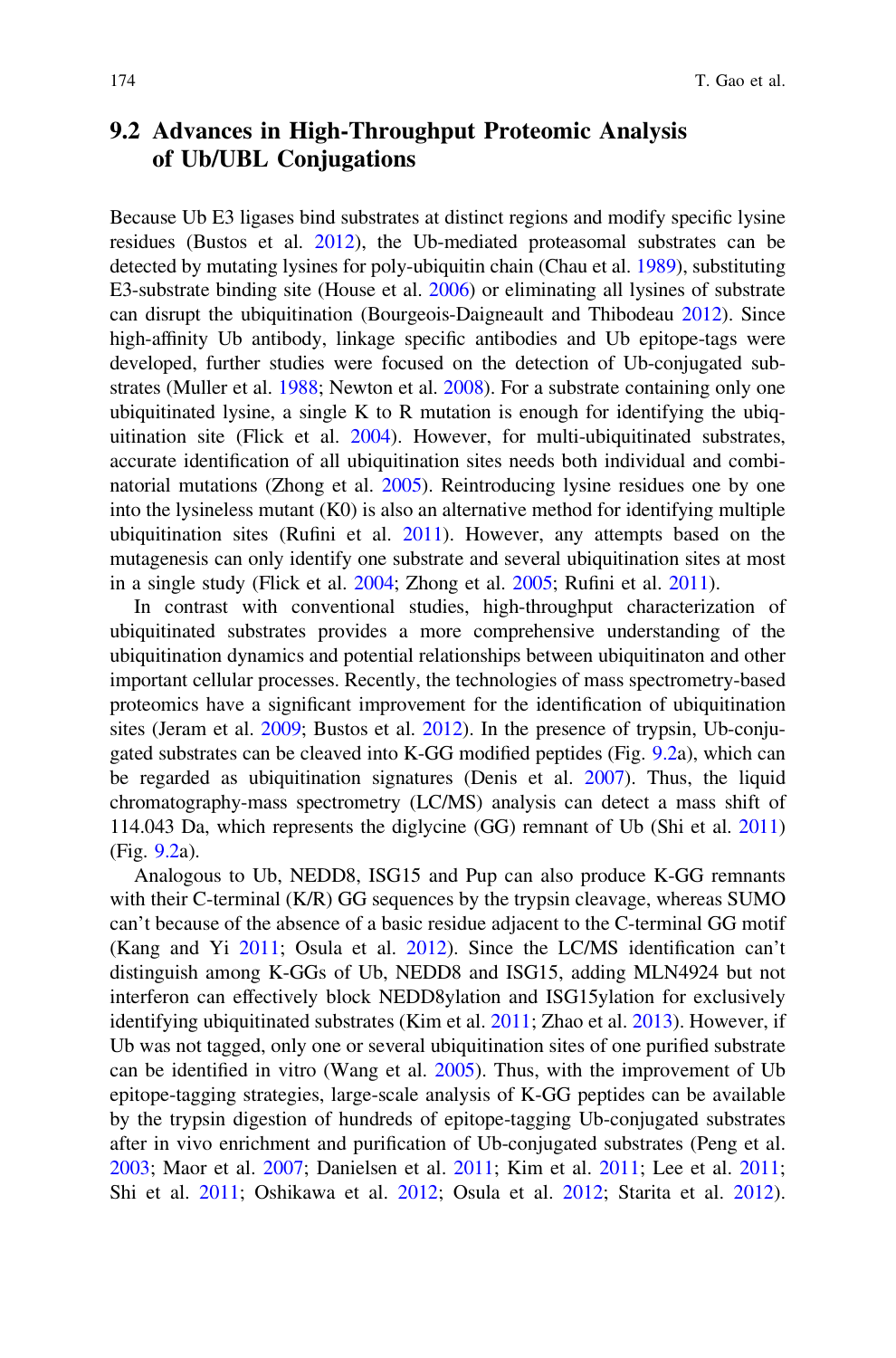<span id="page-4-0"></span>

Fig. 9.2 Proteomic analysis of Ub/UBL conjugation substrates. a Ub-conjugated substrates can be cleaved into K-GG modified peptides by trypsin. b The direct enrichment of in vivo K-GG Peptides from samples has been an efficient approach for the large-scale identification of Ub/UBL conjugation sites

For example, Peng et al. [\(2003](#page-15-0)) identified 110 ubiquitination sites and 1,075 ubiquitinated substrates from yeast cells by using  $His<sub>6</sub>$ -tagged Ub. Also, Maor et al. [\(2007\)](#page-14-0) detected 85 ubiquitination sites and 294 Ub substrates from Arabidopsis cells with GST-tagged Ub. Furthermore, Meierhofer et al. [\(2008](#page-14-0)) characterized 44 ubiquitin acceptor sites and 669 ubiquitinated proteins in HeLa cells, using hexahistidine-biotin (HB)-fused Ub. In particular, Oshikawa et al. ([2012](#page-15-0)) identified 1392 ubiquitination sites of 794 proteins in HEK293T cells, with  $His<sub>6</sub>$ -tagged K0-Ub. Additionally, this strategy was also adopted for analyzing other UBL conjugations, such as pupylation, which can also generate -GG remnants for the high-throughput identification (Kang and Yi [2011\)](#page-14-0). In fact, Festa et al. ([2010](#page-13-0)) identified 55 pupylation sites from a single sample in Mycobacterium tuberculosis (Mtb). As the further improvement of MS techniques, the higher-throughput identification of K-GG peptides was achieved by the direct enrichment of K-GG Peptides in vivo from cells or tissues (Wagner et al. [2011,](#page-16-0) [2012](#page-16-0); Udeshi et al. [2012](#page-15-0), [2013](#page-15-0)) (Fig. 9.2b). For example, Wagner et al. characterized  $>20,000$  ubiquitination sites of  $>5,200$  proteins in murine tissues. In this regard, direct enrichment of K-GG peptides has attracted more attention for further large-scale assays.

### 9.3 Data Resources for Ub/UBL Conjugations

Currently, there are 13 databases available for Ub/UBL conjugations (Table [9.1\)](#page-5-0). To circumvent competitions, most databases were focused on certain aspects. For example, Lee et al. [\(2008](#page-14-0)) developed a budding yeast-specific database SCUD, including 1 E1, 11 E2s, 42 E3s, 20 DUBs and 940 ubiquitinated substrates.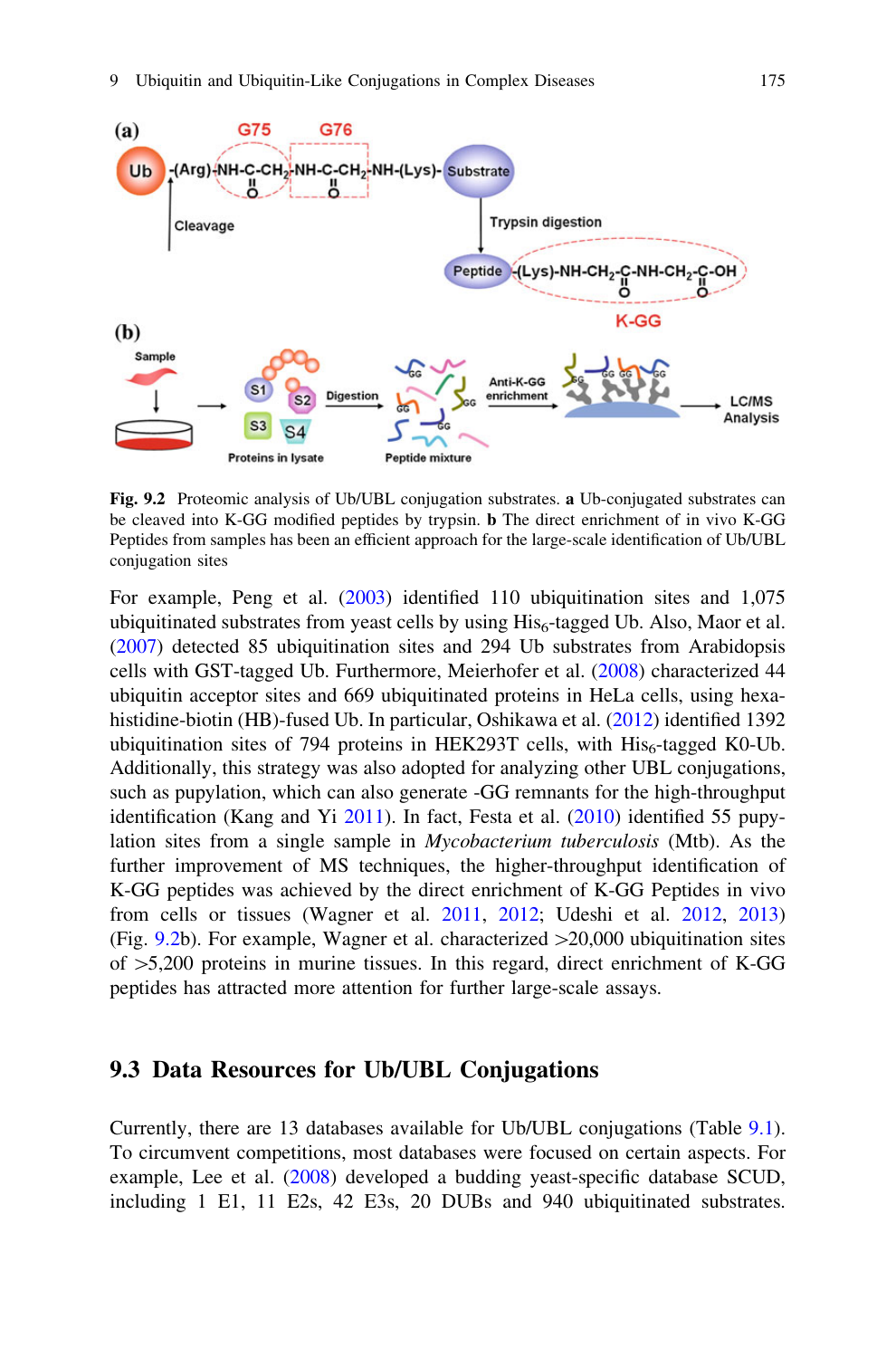<span id="page-5-0"></span>

|                                   | Table 9.1 A summary of Ub/UBL-related databases                                                                                                                                                                                |               |                     |                               |                     |                        |              |
|-----------------------------------|--------------------------------------------------------------------------------------------------------------------------------------------------------------------------------------------------------------------------------|---------------|---------------------|-------------------------------|---------------------|------------------------|--------------|
| Databases                         | Main propose                                                                                                                                                                                                                   | Species       | Method <sup>a</sup> | Reference <sup>9</sup> Number |                     |                        |              |
|                                   |                                                                                                                                                                                                                                |               |                     |                               | Enzyme <sup>c</sup> | Substrate <sup>d</sup> | <b>Sites</b> |
| SCUD                              | Ubiquitin-associated enzymes and ubiquitinated substrates                                                                                                                                                                      | S. cerevisiae |                     |                               | 74                  | 940                    |              |
| PlantsUPS                         |                                                                                                                                                                                                                                | Plants        |                     |                               | 8,165               |                        |              |
| PlantsUBQ                         | Ubiquitin-associated enzymes<br>Ubiquitin-associated enzymes                                                                                                                                                                   | A. thaliana   | SL, FA              |                               | 1,416               |                        |              |
| hUbiquitome                       | Ubiquitin-associated enzymes and ubiquitinated substrates                                                                                                                                                                      | H. sapiens    | $_{\rm SI}$         |                               | 168                 | 279                    | 36           |
| <b>E3Net</b>                      | Jbiquitin E3 ligases and substrates                                                                                                                                                                                            | 427 species   | ξ<br>sL,            |                               | 2,201               | 4,896                  |              |
| pon                               | Jbiquitin-associated enzymes                                                                                                                                                                                                   | 70 eukaryotes | £Á<br>SL,           |                               | 56,949              |                        |              |
| OUDE-db                           | Ubiquitin-associated enzymes                                                                                                                                                                                                   | 50 eukaryotes | TO, FA              |                               | 35,228              |                        |              |
| <b>JbiProt</b>                    | Jbiquitylated proteins                                                                                                                                                                                                         | 9 species     | SL, TO              |                               |                     | 1.104                  | 222          |
| <b>JniProt</b>                    | Jbiquitinated and sumoylated substrates                                                                                                                                                                                        | General       | SL, OS              |                               |                     |                        | 2,502        |
| SysPTM1.1                         | $\sim$ 50 PTMs including ubiquit<br>inated substrates                                                                                                                                                                          | General       | MS, SL, TO          |                               |                     | 699                    | 1,164        |
| dbPTM3.0                          | 18 PTMs including ubiquitinated and sumoylated substrates General                                                                                                                                                              |               | MS, SL, OS, FA      |                               |                     |                        | 48,781       |
| mUbiSiDa                          | Mammalian ubiquitination sites                                                                                                                                                                                                 | Mammalians    | MS, SL              |                               |                     | 27,272                 | 79,425       |
| PupDB                             | proteins<br>Pupylated                                                                                                                                                                                                          | Prokaryotes   | SL, FA              |                               |                     | 1305                   |              |
| <sup>a</sup> Method, methods used | in collecting the data. TO taken from other databases or websites; SL manually curated from scientific literature; PS further                                                                                                  |               |                     |                               |                     |                        |              |
| computational analysis; (         | OS orthologous sites of experimentally verified Ub/UBL conjugation sites; MS mass spectrometry-derived data<br><sup>b</sup> Reference, whether the information provided in the databases is traceable to original publications |               |                     |                               |                     |                        |              |
|                                   | Enzyme, ubiquitin and ubiquitin-like conjugation enzymes, including E1s, E2s, E3s and DUBs                                                                                                                                     |               |                     |                               |                     |                        |              |

Substrate, substrates of ubiquitin and ubiquitin-like conjugations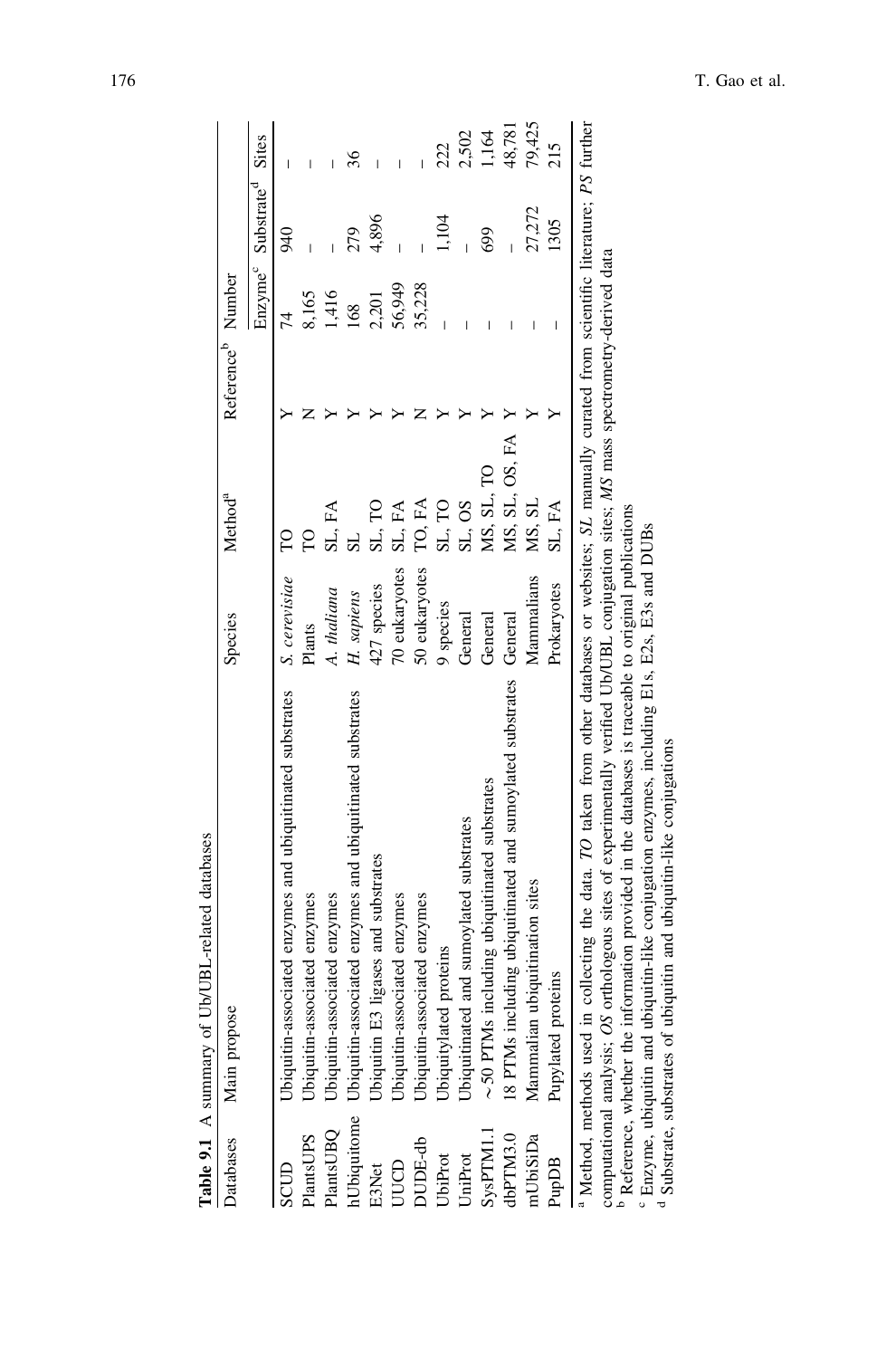Later, Du et al. [\(2009](#page-13-0)) constructed a ubiquitination-associated enzyme database plantsUPS, which contains 24 E1, 417 E2s and 7624 E3s from plants. Also, a similar database of PlantsUBQ was developed for plant Ub enzymes, with 2 E1s, 37 E2s, 1,326 E3s and 51 DUBs [\(http://plantsubq.genomics.purdue.edu/](http://plantsubq.genomics.purdue.edu/)). Furthermore, the hUbiquitome was released for human ubiquitination, with 1 E1, 12 E2s, 138 E3s, 17 DUBs, 279 substrates and 36 ubiquitination sites (Du et al. [2011](#page-12-0)). In addition, by constructing the E3-mediated regulatory networks, Han et al. [\(2012](#page-13-0)) collected 2,201 E3s and 4,896 substrates. The above databases only contains enzyme information for Ub, while UBL conjugations were not included. Recently, we developed a comprehensive database Ubiquitin and Ubiquitin-like Conjugation Database (UUCD) that contains 738 E1s, 2,937 E2s and 46,631 E3s and 6,647 DUBs in 70 eukaryotic species (Gao et al. [2013\)](#page-13-0). Later, Hutchins et al. ([2013\)](#page-13-0) also released a similar database DUDE-db for Ub/UBL conjugations, but only with 267 E1s, 2,095 E2s, 28,985 E3s and 3881 substrates in 50 eukaryotic species.

Additionally, several databases have developed exclusively for Ub/UBL conjugation substrates and sites (Table  $9.1$ ). The fist database only containing ubiquitinated substrates and sites was UbiProt, which collected 1,104 substrates and 222 ubiquitination sites (Chernorudskiy et al. [2007](#page-12-0)). The UniProt also contained substrates and sites for multiple post-translational modifications (PTMs), such as ubiquitination and sumoylation (Magrane and Consortium [2011](#page-14-0)). Since rapid progresses in MS-based proteomics have generated a large number of Ub/UBL conjugation substrates and sites, collection and integration these data sets will provide useful resources for further analysis. For example, Li et al. [\(2009](#page-14-0)) created SysPTM that contained modification information for nearly 50 types of PTMs, including 1,164 ubiquitination sites in 699 substrates. DbPTM 3.0, another PTM resource, contains 48,781 ubiquitination and sumoylation sites (Lu et al. [2013\)](#page-14-0). Recently, Hui et al. provided a comprehensive database, including 79,425 mammalian ubiquitination sites of 27,272 proteins [\(http://222.193.31.35:8000/](http://222.193.31.35:8000/mUbiSiDa.php) [mUbiSiDa.php](http://222.193.31.35:8000/mUbiSiDa.php)). In particular, a UBL conjugation database of PupDB was developed with 1,305 substrates and 215 pupylation sites (Tung [2012](#page-15-0)).

#### 9.4 Prediction of Ub/UBL Conjugation Sites

Although more and more Ub/UBL conjugation substrates have been identified, accurate prediction of conjugation sites is still a great challenge. To date, although over 20 approaches have been developed for predicting Ub/UBL conjugation sites, only 13 applicable tools can be accessed (Table [9.2\)](#page-7-0). In Tung and Ho [\(2008](#page-15-0)) used 531 physicochemical features and the support vector machines (SVMs) algorithm to develop the first predictor of UbiPred, with a training data set of 157 known ubiquitination sites. Using 442 positive sites, Lee et al. ([2011\)](#page-14-0) developed UbSite, which adopted a number of sequence features and the radial basis function networks (RBFNs) algorithm for training. Since different organisms may have different features in proteins selected for ubiquitination, the prediction accuracy might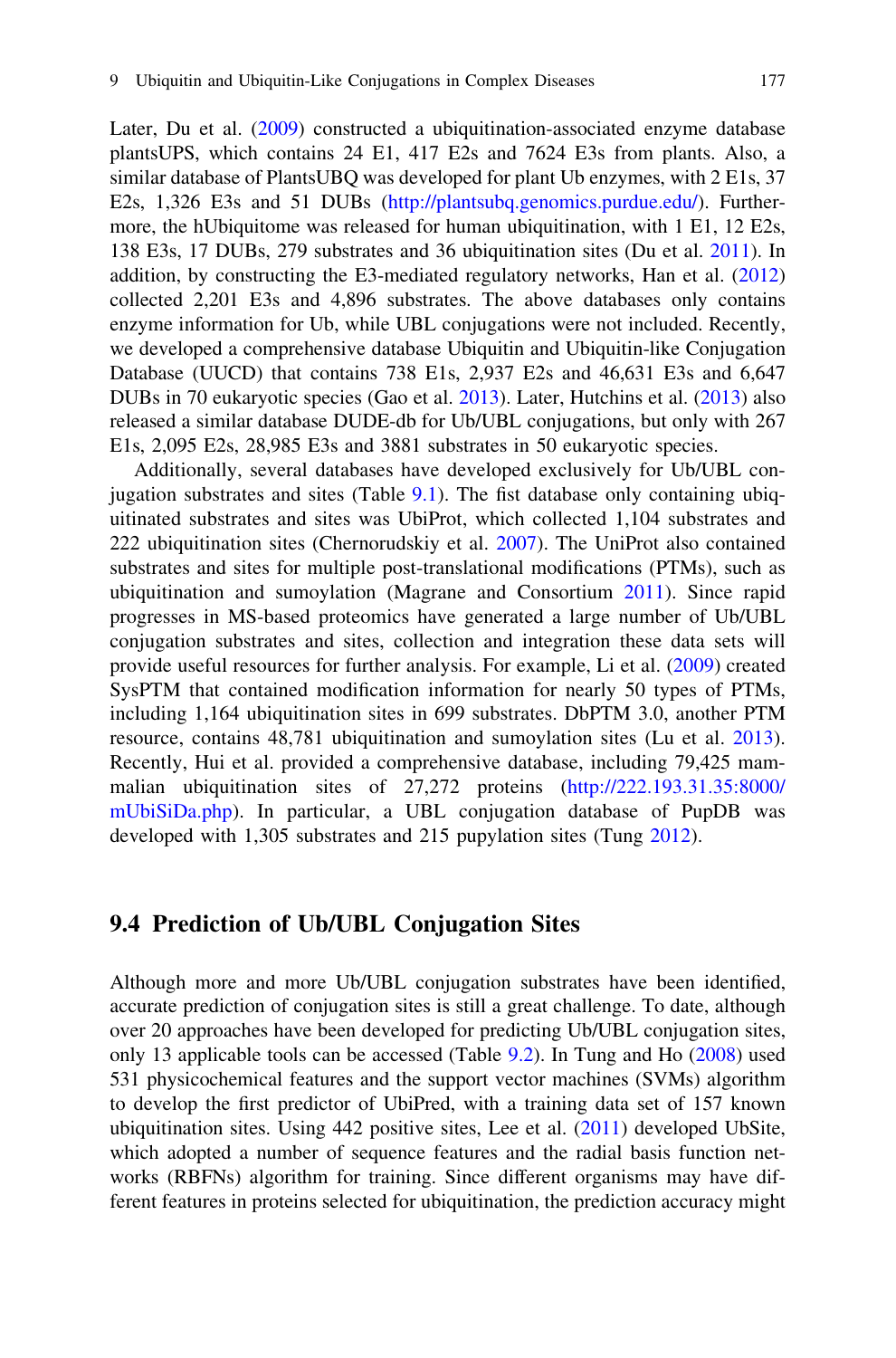| Predictors            | Training data set <sup>a</sup>                                                                           | Specificity <sup>b</sup>             | Method <sup>c</sup> |
|-----------------------|----------------------------------------------------------------------------------------------------------|--------------------------------------|---------------------|
| <i>Ubiquitination</i> |                                                                                                          |                                      |                     |
| <b>UbiPred</b>        | 157 ubiquitination sites                                                                                 | General                              | <b>SVMs</b>         |
| UbSite                | 442 ubiquitination sites                                                                                 | General                              | <b>RBFNs</b>        |
| <b>UbPred</b>         | 265 ubiquitination sites in S. cerevisiae                                                                | S. cerevisiae                        | RF                  |
| CKSAAP UbSite         | 263 ubiquitination sites in S. cerevisiae                                                                | S. cerevisiae                        | <b>SVMs</b>         |
| hCKSAAP_UbSite        | 6118 K sites in human                                                                                    | H. sapiens                           | <b>SVMs</b>         |
| <b>UbiProber</b>      | 25,194 ubiquitination sites in H. sapiens, 5348<br>in <i>M. musculus</i> and 175 in <i>S. cerevisiae</i> | General and<br>organism-<br>specific | <b>SVMs</b>         |
| <b>GPS-ARM</b>        | 74 D-box and 42 KEN-box motifs                                                                           | General                              | <b>GPS</b>          |
| Sumoylation           |                                                                                                          |                                      |                     |
| <b>SUMOplot</b>       | N/A                                                                                                      | General                              | <b>HS</b>           |
| SUMO <sub>sp1.0</sub> | 239 sumoylation sites                                                                                    | General                              | <b>GPS</b>          |
| <b>SUMOpre</b>        | 268 sumoylation sites                                                                                    | General                              | SM                  |
| SUMO <sub>sp2.0</sub> | 279 sumoylation sites                                                                                    | General                              | <b>GPS</b>          |
| seeSUMO               | 425 sumoylation sites                                                                                    | General                              | RF, SVMs            |
| Pupylation            |                                                                                                          |                                      |                     |
| <b>GPS-PUP</b>        | 127 pupylation sites                                                                                     | Prokaryotes                          | <b>GPS</b>          |

<span id="page-7-0"></span>Table 9.2 Predictors for non- or organism-specific Ub/UBL conjugation substrates and sites

SVMs support vector machines, RBFNs radial basis function networks, RF random forest, GPS group-based prediction system,  $HS$  hydrophobic similarity;  $SM$  statistical method  $a^a$  Training Data Set, the experimentally verified Ub/UBL sites were taken as the positive training

data set

 $\frac{b}{c}$  Specificity, for general propose or organism-specific prediction  $\frac{c}{c}$  Method, the computational methods used for training

be improved in organism-specific manner. For example, Radivojac et al. [\(2010](#page-15-0)) collected 265 yeast ubiquitination sites and developed the first organism-specific predictor of UbPred, with the random forest (RF) algorithm. Also, Chen et al.  $(2011)$  adopted the composition of k-spaced amino acid pairs  $(CKSAAPs)$  of lysine-centered peptides and SVMs algorithm to designed a yeast-specific predictor of CKSAAP\_UbSite, with a training data set of 263 known ubiquitination sites. Later, they further constructed a human-specific predictor of hCKSAAP\_UbSite with the same approaches (Chen et al. [2013\)](#page-12-0). Recently, Chen et al. ([2013\)](#page-12-0) adopted a number of sequence features and used the SVMs algorithm to develop UbiProber, which can predict general or organism-specific ubiquitination sites. With the groupbased prediction system (GPS) algorithm, we also developed GPS-ARM for the prediction of anaphase-promoting complex/cyclosome (APC/C) recognition motifs including D-box and KEN-box, which can be recognized by Cdh1 or Cdc20 for the protein degradation (Liu et al. [2012](#page-14-0)). Thus, the GPS-ARM predicts ubiquitinated substrates but not exact sites (Liu et al. [2012\)](#page-14-0).

Beyond ubiquitination, there have been a considerable number of efforts taken for other UBL conjugations, such as sumoylation and pupylation. Because  $\sim$  77 % of total sumoylation sites follow a canonical motif of  $\Psi$ -K-X-D/E ( $\Psi$  is a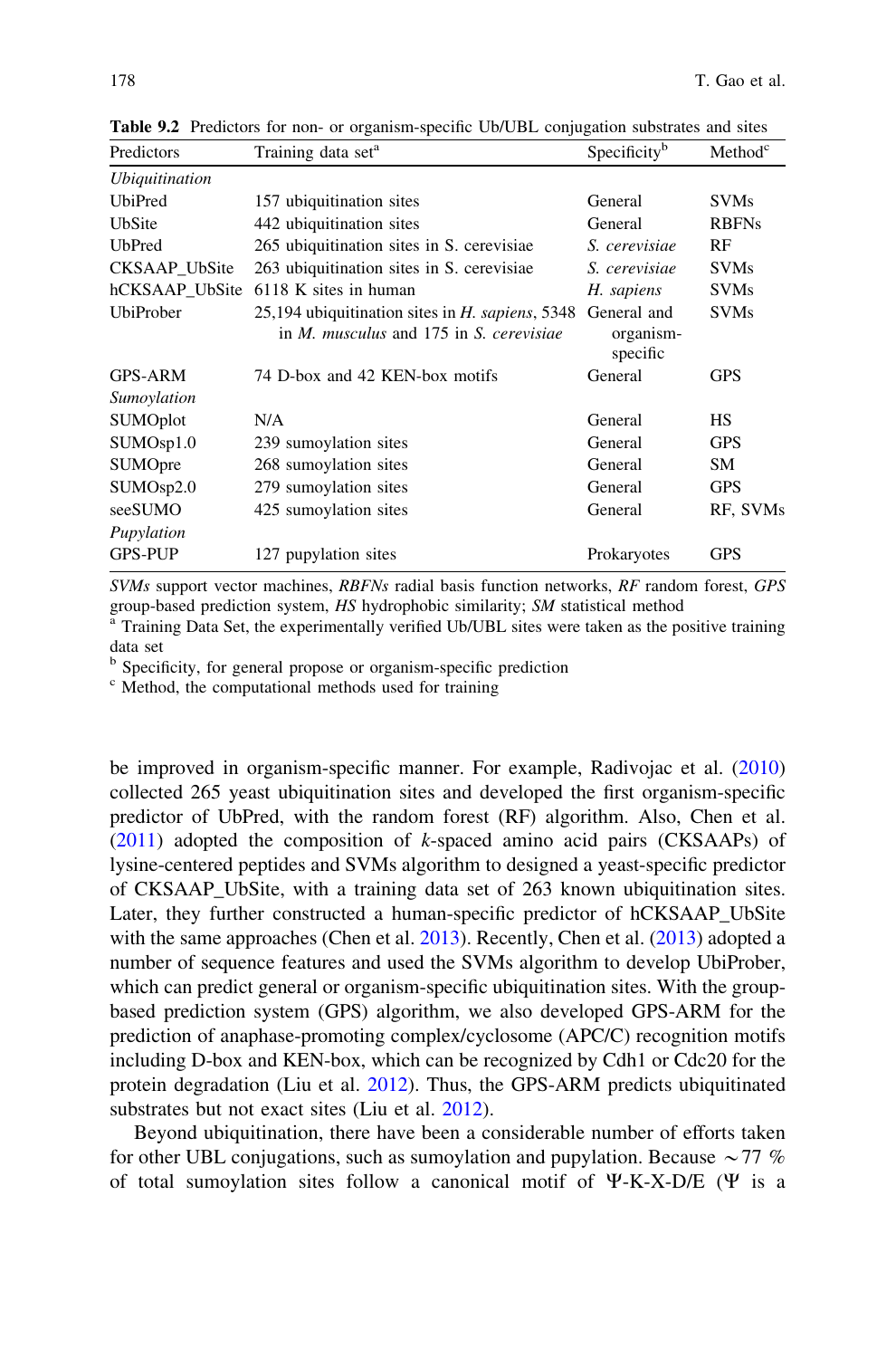hydrophobic residue, X is any amino acid) (Xue et al. [2006](#page-16-0)), the first predictor SUMOplot was developed by evaluating the hydrophobic similarity between given proteins and known sumoylation sites (<http://www.abgent.com/sumoplot>). Later, using 239 known sumoylation sites as positive samples, we developed SUMOsp1.0 with the GPS algorithm (Xue et al. [2006](#page-16-0)). With a statistical method, Xu et al. [\(2008](#page-16-0)) developed the SUMOpre, which was trained with 268 known sumoylation sites. In 2009, we greatly improved the GPS algorithm and released the SUMOsp 2.0 software package, with a superior performance than other existing tools (Ren et al. [2009\)](#page-15-0). Recently, Teng et al. ([2012\)](#page-15-0) used RF and SVMs algorithms to develop the seeSUMO for predicting sumoylation sites. In addition, we also developed an accurate tool of GPS-PUP for the prediction of pupylation sites in prokaryotes (Liu et al. [2011\)](#page-14-0). Due to the page limitation, the computational predictions of Ub/UBL conjugation sites without available programs were not summarized.

# 9.5 Computational Analysis of Disease-Associated Ub/UBL Conjugations Provides Potential Biomarkers and Drug Targets

To evaluate the importance of Ub/UBL conjugations in diseases and drug targets, we mapped Ub/UBL conjugation enzymes to other databases. First, we obtained 874 human Ub/UBL conjugation enzymes from the UUCD database (Gao et al. [2013\)](#page-13-0), 474 known cancer genes from Cancer Gene Census (Forbes et al. [2011](#page-13-0)) and 4,096 well-characterized drug targets from Drugbank database (Knox et al. [2011\)](#page-14-0). We mapped cancer genes and drug targets to the human proteomes and got 464 and 2,071 unique sequences, respectively. Also, we mapped all human Ub/UBL conjugation enzymes to the two data sets, and only identified 27 cancer genes and 16 drug targets. The statistical analyses with a hypergeometric distribution demonstrated that both known cancer genes and drug targets were not significantly enriched in Ub/UBL conjugation enzymes ( $p$ -value  $> 0.05$ ). However, we further mapped all enzymes to the KEGG pathways (Kanehisa et al. [2012](#page-13-0)), and observed that Ub/UBL conjugations are significantly involved in a number of essential pathways (p-value  $\lt 10^{-4}$ ), such as ubiquitin mediated proteolysis (hsa04120), protein processing in endoplasmic reticulum (hsa04141) and cell cycle (hsa04110) (Table [9.3\)](#page-9-0). In particular, we revealed that Ub/UBL conjugation enzymes are over-represented in the pathway of small cell lung cancer (SCLC, hsa05222) (Table [9.3\)](#page-9-0). Based on the results and KEGG annotations, we illustrated the pathway, and totally detected 12 E3s, 2 E3 complexes and 4 ubiquitinated substrates (Fig. [9.3](#page-10-0)). The results also demonstrated that ubiquitination plays an important role in SCLC-related PI3 K-Akt signaling, cell cycle, apoptosis and p53 signaling pathways (Fig. [9.3\)](#page-10-0). In this regard, Ub/UBL conjugation enzymes and substrates can be a useful reservoir for further identifying potential biomarkers and drug targets.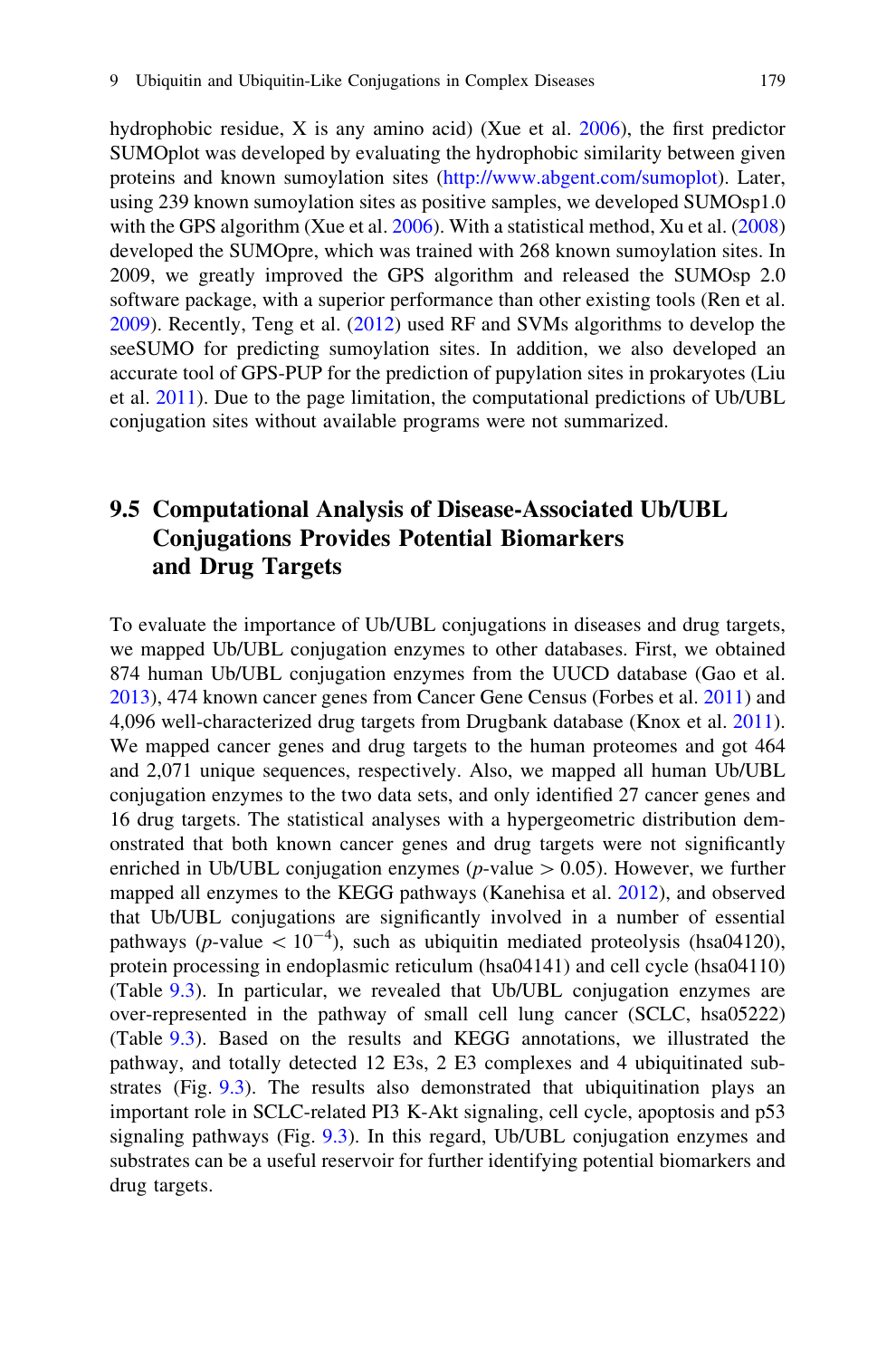|           | hypergeometric distribution, <i>p</i> -value $\langle 10^{-4} \rangle$                                                                                                                           |                     |                         |          |                  |                 |               |
|-----------|--------------------------------------------------------------------------------------------------------------------------------------------------------------------------------------------------|---------------------|-------------------------|----------|------------------|-----------------|---------------|
| KEGG      | Description                                                                                                                                                                                      | UUCD <sup>a</sup>   |                         | Proteome |                  | $E$ -rati $o^d$ | $p$ -value    |
|           |                                                                                                                                                                                                  | Number <sup>o</sup> | Percentage <sup>c</sup> | Number   | Percentage       |                 |               |
|           | The most over-represent KEGG Pathway                                                                                                                                                             |                     |                         |          |                  |                 |               |
| hsa04120  | Ubiquitin mediated proteolysis                                                                                                                                                                   | 135                 | 55.10                   | 137      | 2.21             | 24.94           | $8.63E - 206$ |
| hsa04141  | Protein processing in endoplasmic reticulum                                                                                                                                                      | 32                  | 13.06                   | 65       | 2.66             | 4.91            | $2.32E - 14$  |
| hasa04110 | Cell cycle                                                                                                                                                                                       |                     | 8.98                    | 25       | 2.02             | 4.46            | $2.35E - 09$  |
| hsa04114  | Oocyte meiosis                                                                                                                                                                                   |                     | 8.16                    |          | LT.              | 4.60            | $7.24E - 09$  |
| hsa05222  | Small cell lung cancer                                                                                                                                                                           | ≌                   | 5.31                    | 84       | 1.35             | 3.92            | $2.12E - 05$  |
| hsa04914  | Progesterone-mediated oocyte maturation                                                                                                                                                          | ≌                   | 5.31                    | 86       | $\overline{651}$ | 3.83            | $2.75E - 05$  |
| hsa04330  | Notch signaling pathway                                                                                                                                                                          |                     | 3.67                    | 47       | 0.76             | 4.85            | 7.39E-05      |
|           | The most under-represent KEGG Pathway                                                                                                                                                            |                     |                         |          |                  |                 |               |
| hsa01100  | Metabolic pathways                                                                                                                                                                               |                     | 0.82                    | 1156     | 18.64            | 0.04            | $6.47E - 20$  |
|           | <sup>b</sup> Number, the number of proteins annotated with the KEGG ID<br>UUCD database<br><sup>a</sup> UUCD, proteins in the                                                                    |                     |                         |          |                  |                 |               |
|           | <sup>d</sup> E-ratio, the enrichment ratio as the proportion of enzymes in UUCD divided by that in the proteome<br><sup>c</sup> Percentage the proportion of proteins annotated with the KEGG ID |                     |                         |          |                  |                 |               |

<span id="page-9-0"></span>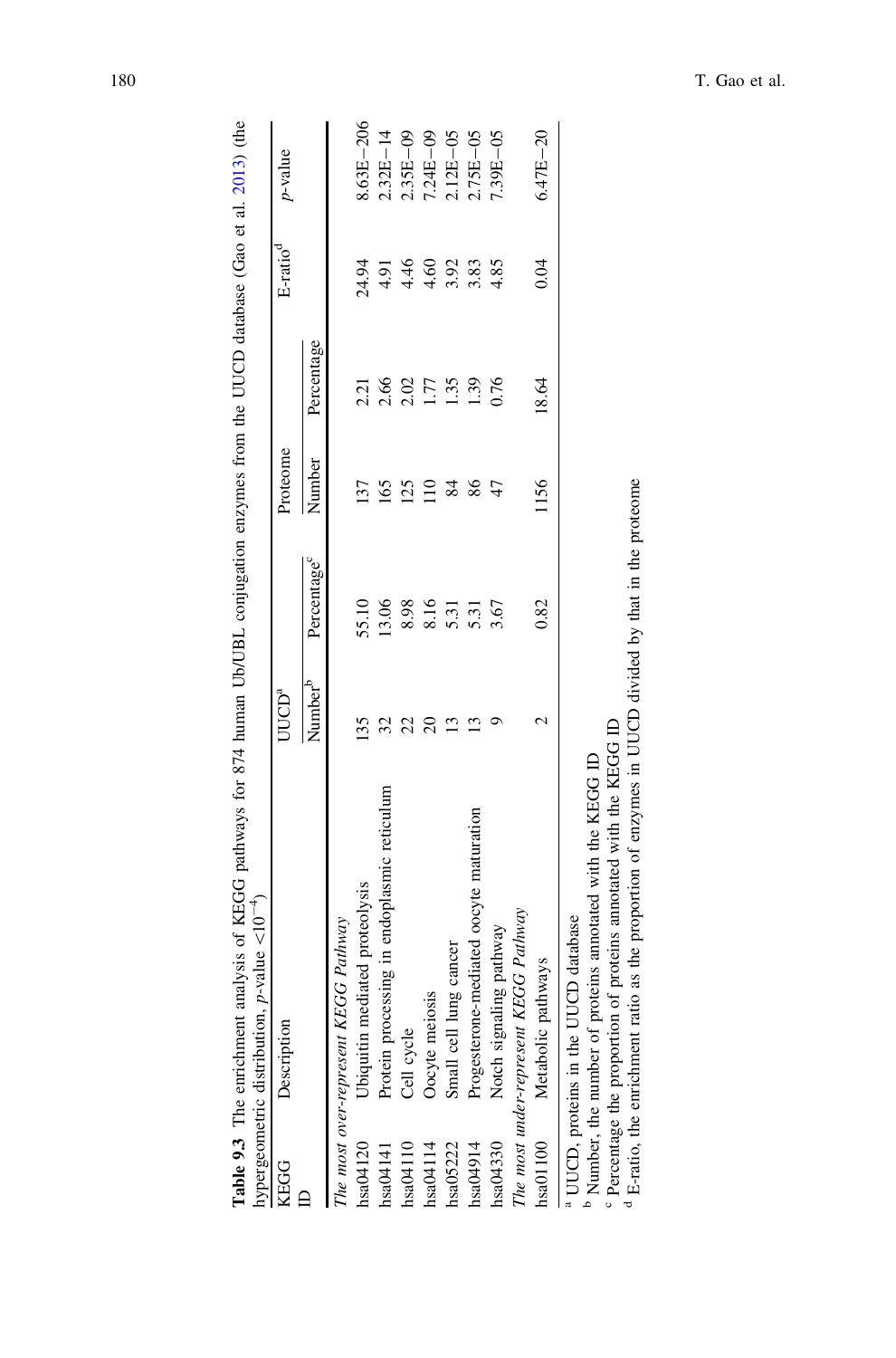<span id="page-10-0"></span>

Fig. 9.3 The small cell lung cancer pathway (SCLC, hsa05222) adapted from the KEGG database. The known E3s were shown in red, whereas experimentally identified ubiquitinated substrates were shown in *blue* 

# 9.6 Personal Perspectives on Further Computational Analysis of Ub/UBL Conjugations

In this chapter, we presented a brief summarization of current progresses especially computational efforts in Ub/UBL conjugations. Totally, there have been 13 online databases and 13 applicable predictors released for Ub/UBL conjugations. As more and more conjugation substrates and sites have been identified, we believed that more and more databases and tools will be developed in the near future. For further computational studies, we provided several personal perspectives as below:

- 1. Prediction of conjugation sites for more UBLs. Currently, most computational predictions were focused on ubiquitination and sumoylation, or in a less extent, pupylation. However, over ten UBLs have been characterized, while a number of proteomic analyses of substrates for these UBLs, such as Nedd8-mediated neddylation (Jones et al. [2008\)](#page-13-0) and ISG15-mediated ISGylation (Giannakopoulos et al. [2005\)](#page-13-0). The development of efficient algorithms and predictors can generate useful information for further experimental considerations.
- 2. Prediction of ubiquitinated substrates and sites in an E3-specific mode. For ubiquitination, the E3 ligases determined the specificity for substrate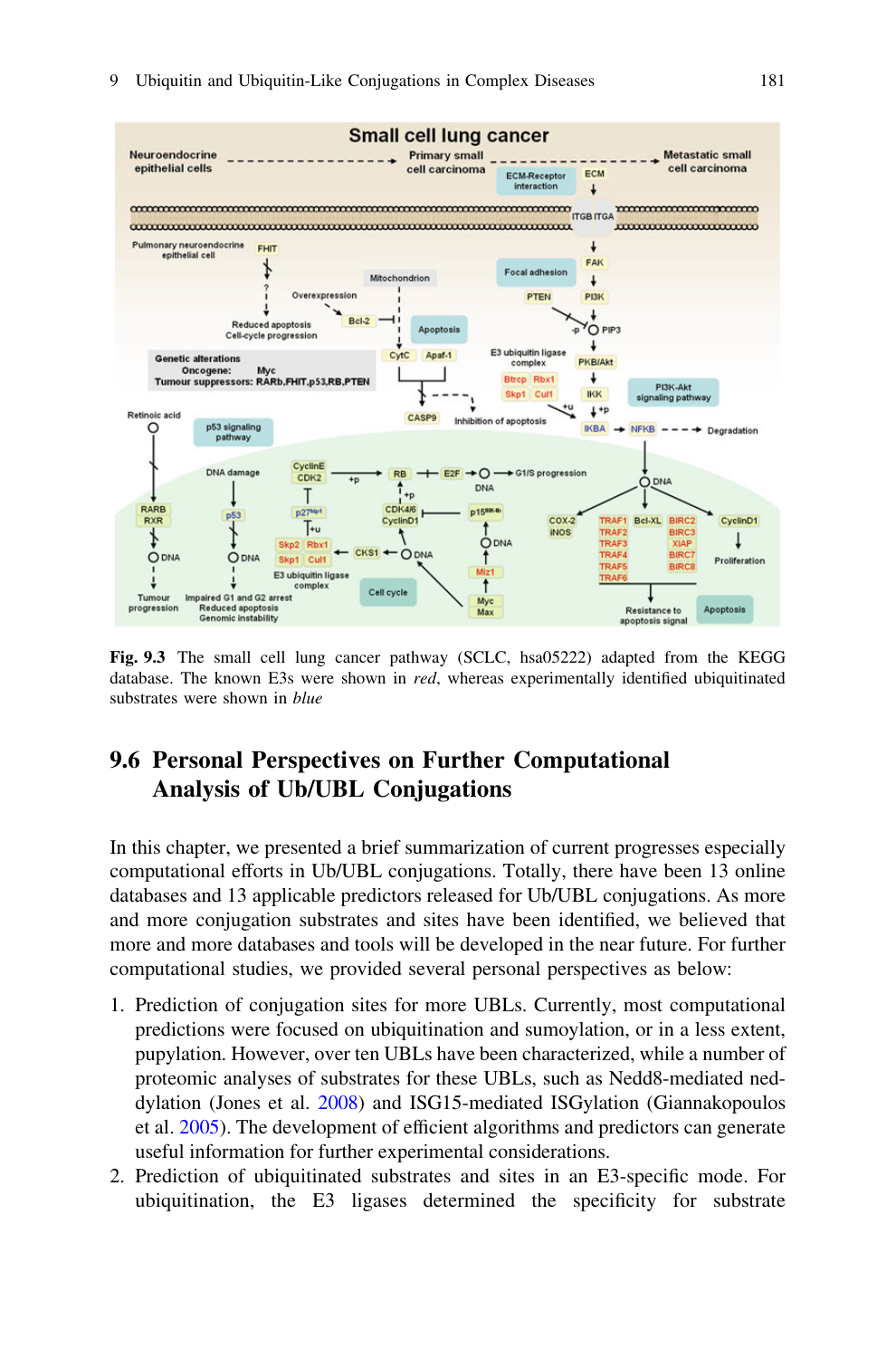<span id="page-11-0"></span>recognition. Analogous to phosphorylation which can be catalyzed by  $\sim$  520 kinases, there were 874 human Ub/UBL conjugation enzymes collected in the UUCD database (Gao et al. [2013](#page-13-0)). Because different kinases recognize different motifs for modification, we developed a kinase-specific predictor of GPS for the phosphorylation (Xue et al. [2005](#page-16-0), [2008](#page-16-0)). Again, because different E3 ligases exhibited dramatically different sequence or structure profiles, it can be expected that different E3s can recognize distinct motifs for conjugations. In this regard, prediction of E3-specific ubiquitinated substrates and sites will achieve much better performance.

3. Re-construction of Ub/UBL-associated networks. Protein substrates can be modified by E1s, E2s, and E3s and de-modified by DUBs. Thus, the complex relations among Ub/UBL conjugation enzymes and substrates constitute the Ub/UBL-associated networks, which are fundamental for systematically understanding the molecular mechanisms and regulatory roles of Ub/UBL conjugations. Also, how to retrieve useful information from the networks will be a great challenge.

### 9.7 Conclusion

As a class of important and ubiquitous PTMs, Ub/UBL conjugations has attracted more and more attention to be potential biomarkers or drug targets. Besides both small- or large-scale experimental identifications, computational analysis of Ub/ UBL conjugations has also emerged to a promising topic. However, the number of either databases or predictors for Ub/UBL conjugations is still limited, and more efforts should be paid in this field. We believed a better study will generate a deeper understanding on Ub/UBL conjugations and provide useful information for biomedical design.

Acknowledgments This work was supported by grants from the National Basic Research Program (973 project) (2012CB910101, and 2013CB933903), Natural Science Foundation of China (31171263 and 81272578), and International Science and Technology Cooperation Program of China (0S2013ZR0003).

## References

- Aghajan M, Jonai N, Flick K, Fu F, Luo M, Cai X, Ouni I, Pierce N, Tang X, Lomenick B, et al. Chemical genetics screen for enhancers of rapamycin identifies a specific inhibitor of an SCF family E3 ubiquitin ligase. Nat Biotechnol. 2010;28:738–42.
- Bedford L, Lowe J, Dick LR, Mayer RJ, Brownell JE. Ubiquitin-like protein conjugation and the ubiquitin-proteasome system as drug targets. Nat Rev Drug Discov. 2011;10:29–46.
- Bogunovic D, Boisson-Dupuis S, Casanova JL. ISG15: leading a double life as a secreted molecule. Exp Mol Med. 2013;45:e18.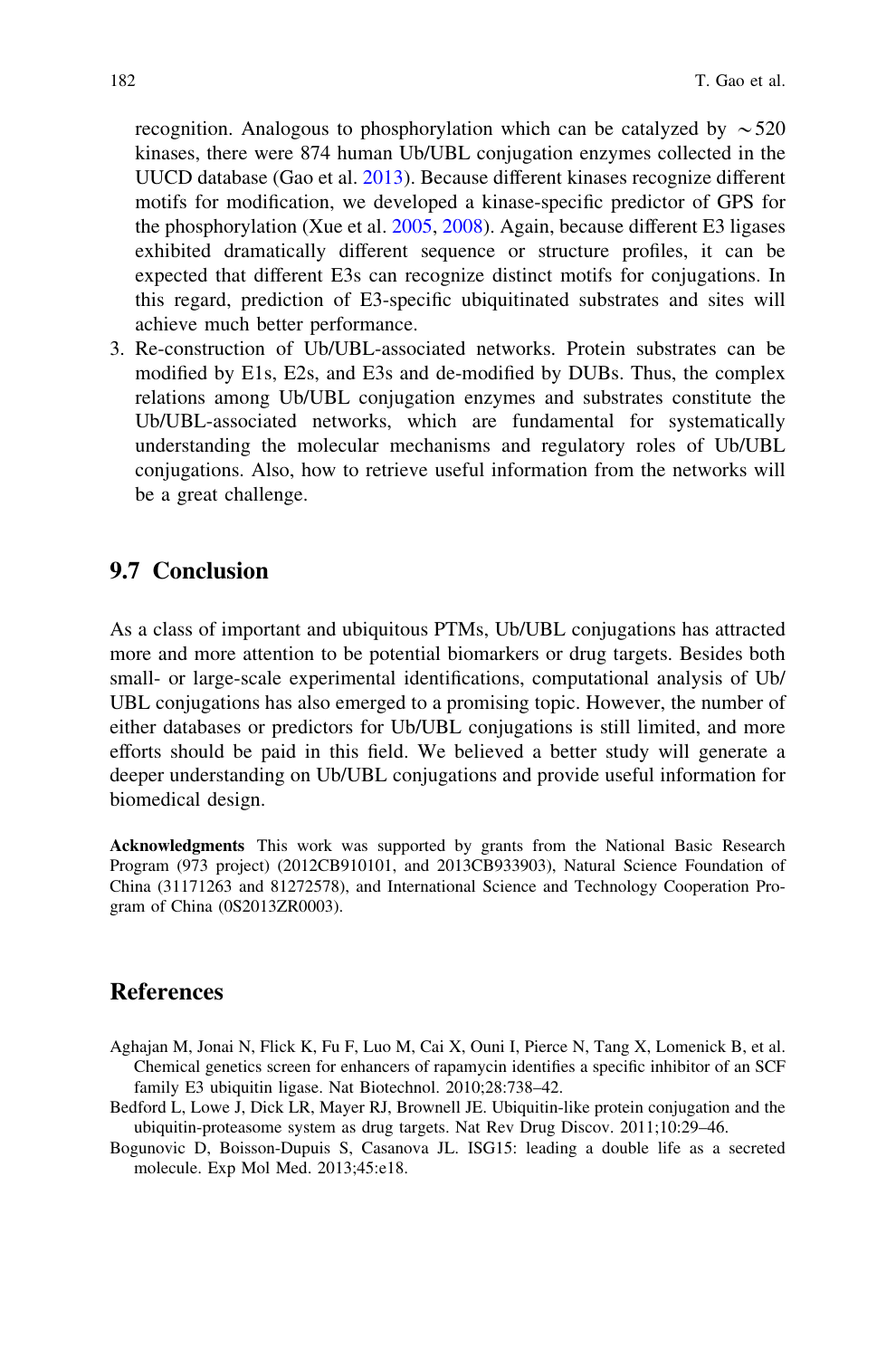- <span id="page-12-0"></span>Bonacci T, Roignot J, Soubeyran P. Protein ubiquitylation in pancreatic cancer. Scientific-WorldJournal. 2010;10:1462–72.
- Bourgeois-Daigneault MC, Thibodeau J. Autoregulation of MARCH1 expression by dimerization and autoubiquitination. J Immunol. 2012;188:4959–70.
- Bustos D, Bakalarski CE, Yang Y, Peng J, Kirkpatrick DS. Characterizing ubiquitination sites by peptide based immunoaffinity enrichment. Mol Cell Proteomics. 2012.
- Chasapis CT, Spyroulias GA. RING finger E(3) ubiquitin ligases: structure and drug discovery. Curr Pharm Des. 2009;15:3716–31.
- Chau V, Tobias JW, Bachmair A, Marriott D, Ecker DJ, Gonda DK, Varshavsky A. A multiubiquitin chain is confined to specific lysine in a targeted short-lived protein. Science. 1989;243:1576–83.
- Chen D, Frezza M, Schmitt S, Kanwar J, Dou QP. Bortezomib as the first proteasome inhibitor anticancer drug: current status and future perspectives. Curr Cancer Drug Targets. 2011a;11:239–53.
- Chen Q, Xie W, Kuhn DJ, Voorhees PM, Lopez-Girona A, Mendy D, Corral LG, Krenitsky VP, Xu W. Moutouh-de Parseval L et al. Targeting the p27 E3 ligase SCF(Skp2) results in p27 and Skp2-mediated cell-cycle arrest and activation of autophagy. Blood. 2008;111:4690–9.
- Chen X, Qiu JD, Shi SP, Suo SB, Huang SY, Liang RP. Incorporating key position and amino acid residue features to identify general and species-specific ubiquitin conjugation sites. Bioinformatics. 2013.
- Chen Z, Chen YZ, Wang XF, Wang C, Yan RX, Zhang Z. Prediction of ubiquitination sites by using the composition of k-spaced amino acid pairs. PLoS ONE. 2011b;6:e22930.
- Chen Z, Zhou Y, Song J, Zhang Z. hCKSAAP\_UbSite: Improved prediction of human ubiquitination sites by exploiting amino acid pattern and properties. Biochim Biophys Acta. 2013.
- Chen ZJ, Sun LJ. Nonproteolytic functions of ubiquitin in cell signaling. Mol Cell. 2009;33:275–86.
- Chernorudskiy AL, Garcia A, Eremin EV, Shorina AS, Kondratieva EV, Gainullin MR. UbiProt: a database of ubiquitylated proteins. BMC Bioinformatics. 2007;8:126.
- Ciechanover A. The ubiquitin-proteasome proteolytic pathway. Cell. 1994;79:13–21.
- Cohen P, Tcherpakov M. Will the ubiquitin system furnish as many drug targets as protein kinases? Cell. 2010;143:686–93.
- Conrad C, Podolsky MJ, Cusack JC. Antiproteasomal agents in rectal cancer. Anticancer Drugs. 2011;22:341–50.
- Coornaert B, Carpentier I, Beyaert R. A20: central gatekeeper in inflammation and immunity. J Biol Chem. 2009;284:8217–21.
- Dahlmann B. Role of proteasomes in disease. BMC Biochem. 2007;8 Suppl 1:S3.
- Danielsen JM, Sylvestersen KB, Bekker-Jensen S, Szklarczyk D, Poulsen JW, Horn H, Jensen LJ, Mailand N, Nielsen ML. Mass spectrometric analysis of lysine ubiquitylation reveals promiscuity at site level. Mol Cell Proteomics. 2011;10:M110 003590.
- Day IN, Thompson RJ. UCHL1 (PGP 9.5): neuronal biomarker and ubiquitin system protein. Prog Neurobiol. 2010;90:327–62.
- Deng H, Liang H, Jankovic J. F-box only protein 7 gene in parkinsonian-pyramidal disease. JAMA Neurol. 2013;70:20–4.
- Denis NJ, Vasilescu J, Lambert JP, Smith JC, Figeys D. Tryptic digestion of ubiquitin standards reveals an improved strategy for identifying ubiquitinated proteins by mass spectrometry. Proteomics. 2007;7:868–74.
- Deshaies RJ, Joazeiro CA. RING domain E3 ubiquitin ligases. Annu Rev Biochem. 2009;78:399–434.
- Du H, Huang X, Wang S, Wu Y, Xu W, Li M. PSMA7, a potential biomarker of diseases. Protein Pept Lett. 2009a;16:486–9.
- Du Y, Xu N, Lu M, Li T. hUbiquitome: a database of experimentally verified ubiquitination cascades in humans. Database (Oxford). 2011;2011:bar055.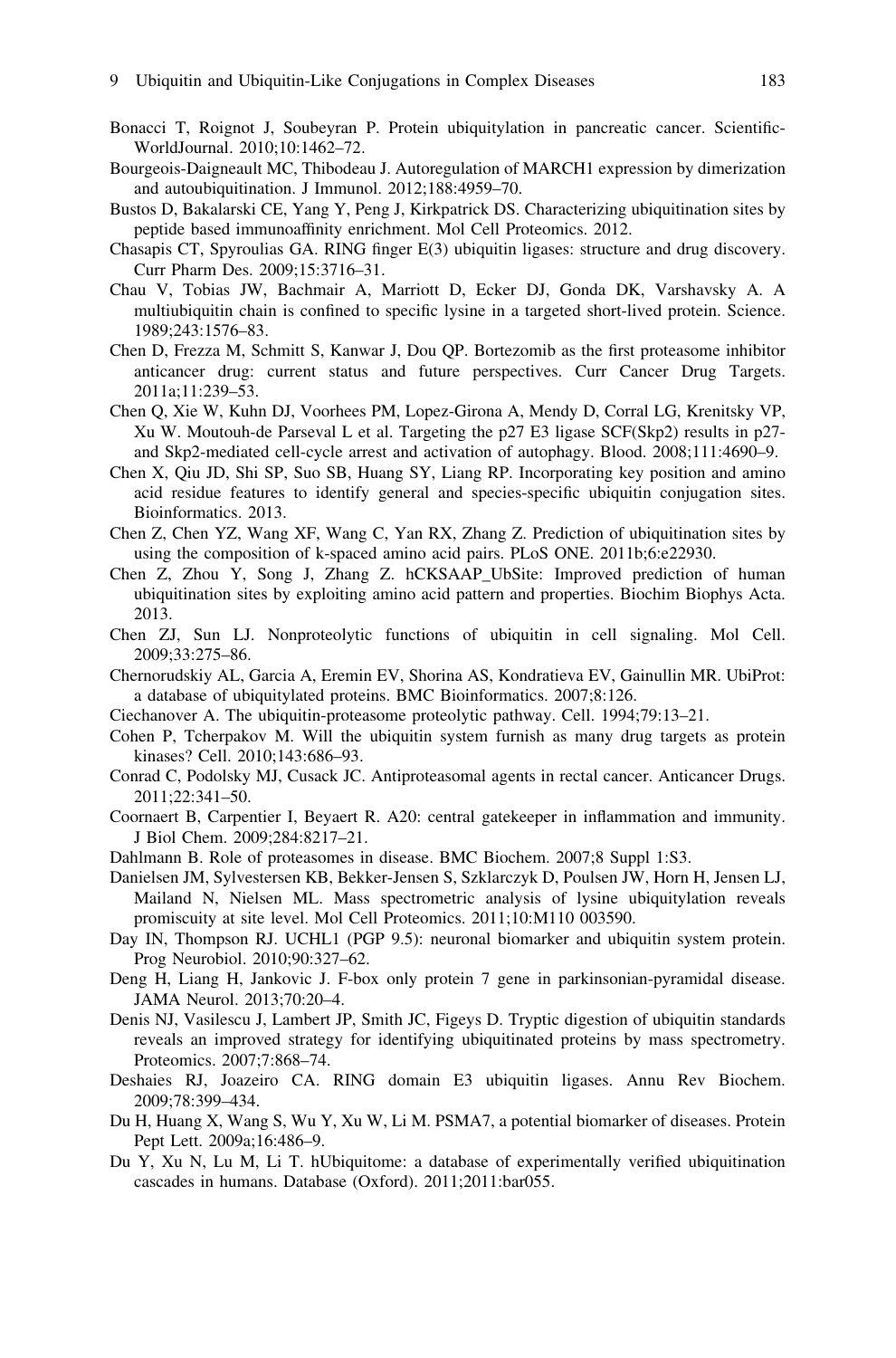- <span id="page-13-0"></span>Du Z, Zhou X, Li L, Su Z. plantsUPS: a database of plants' ubiquitin proteasome system. BMC Genomics. 2009b;10:227.
- Duncan K, Schafer G, Vava A, Parker MI, Zerbini LF. Targeting neddylation in cancer therapy. Future Oncol. 2012;8:1461–70.
- Escobar M, Velez M, Belalcazar A, Santos ES, Raez LE. The role of proteasome inhibition in nonsmall cell lung cancer. J Biomed Biotechnol. 2011;2011:806506.
- Festa RA, McAllister F, Pearce MJ, Mintseris J, Burns KE, Gygi SP, Darwin KH. Prokaryotic ubiquitin-like protein (Pup) proteome of Mycobacterium tuberculosis [corrected]. PLoS ONE. 2010;5:e8589.
- Flick K, Ouni I, Wohlschlegel JA, Capati C, McDonald WH, Yates JR, Kaiser P. Proteolysisindependent regulation of the transcription factor Met4 by a single Lys 48-linked ubiquitin chain. Nat Cell Biol. 2004;6:634–41.
- Forbes SA, Bindal N, Bamford S, Cole C, Kok CY, Beare D, Jia M, Shepherd R, Leung K, Menzies A, et al. COSMIC: mining complete cancer genomes in the catalogue of somatic mutations in cancer. Nucleic Acids Res. 2011;39:D945–50.
- Gao T, Liu Z, Wang Y, Cheng H, Yang Q, Guo A, Ren J, Xue Y. UUCD: a family-based database of ubiquitin and ubiquitin-like conjugation. Nucleic Acids Res. 2013;41:D445–51.
- Geng F, Wenzel S, Tansey WP. Ubiquitin and proteasomes in transcription. Annu Rev Biochem. 2012;81:177–201.
- Giannakopoulos NV, Luo JK, Papov V, Zou W, Lenschow DJ, Jacobs BS, Borden EC, Li J, Virgin HW, Zhang DE. Proteomic identification of proteins conjugated to ISG15 in mouse and human cells. Biochem Biophys Res Commun. 2005;336:496–506.
- Han Y, Lee H, Park JC, Yi GS. E3Net: a system for exploring E3-mediated regulatory networks of cellular functions. Mol Cell Proteomics. 2012;11:O111 014076.
- Hegde AN, Upadhya SC. The ubiquitin-proteasome pathway in health and disease of the nervous system. Trends Neurosci. 2007;30:587–95.
- Hicke L. Protein regulation by monoubiquitin. Nat Rev Mol Cell Biol. 2001;2:195–201.
- Hochrainer K, Lipp J. Ubiquitylation within signaling pathways in- and outside of inflammation. Thromb Haemost. 2007;97:370–7.
- Hochstrasser M. Origin and function of ubiquitin-like proteins. Nature. 2009;458:422–9.
- House CM, Hancock NC, Moller A, Cromer BA, Fedorov V, Bowtell DD, Parker MW, Polekhina G. Elucidation of the substrate binding site of Siah ubiquitin ligase. Structure. 2006;14:695–701.
- Humbard MA, Miranda HV, Lim JM, Krause DJ, Pritz JR, Zhou G, Chen S, Wells L, Maupin-Furlow JA. Ubiquitin-like small archaeal modifier proteins (SAMPs) in Haloferax volcanii. Nature. 2010;463:54–60.
- Hutchins AP, Liu S, Diez D, Miranda-Saavedra D. The repertoires of ubiquitinating and deubiquitinating enzymes in eukaryotic genomes. Mol Biol Evol. 2013;30:1172–87.
- Irminger-Finger I. BARD1, a possible biomarker for breast and ovarian cancer. Gynecol Oncol. 2010;117:211–5.
- Iyer LM, Burroughs AM, Aravind L. The prokaryotic antecedents of the ubiquitin-signaling system and the early evolution of ubiquitin-like beta-grasp domains. Genome Biol. 2006;7:R60.
- Jeram SM, Srikumar T, Pedrioli PG, Raught B. Using mass spectrometry to identify ubiquitin and ubiquitin-like protein conjugation sites. Proteomics. 2009;9:922–34.
- Jones J, Wu K, Yang Y, Guerrero C, Nillegoda N, Pan ZQ, Huang L. A targeted proteomic analysis of the ubiquitin-like modifier nedd8 and associated proteins. J Proteome Res. 2008;7:1274–87.
- Kaelin WG. Von Hippel-Lindau disease. Annu Rev Pathol. 2007;2:145–73.
- Kanehisa M, Goto S, Sato Y, Furumichi M, Tanabe M. KEGG for integration and interpretation of large-scale molecular data sets. Nucleic Acids Res. 2012;40:D109–14.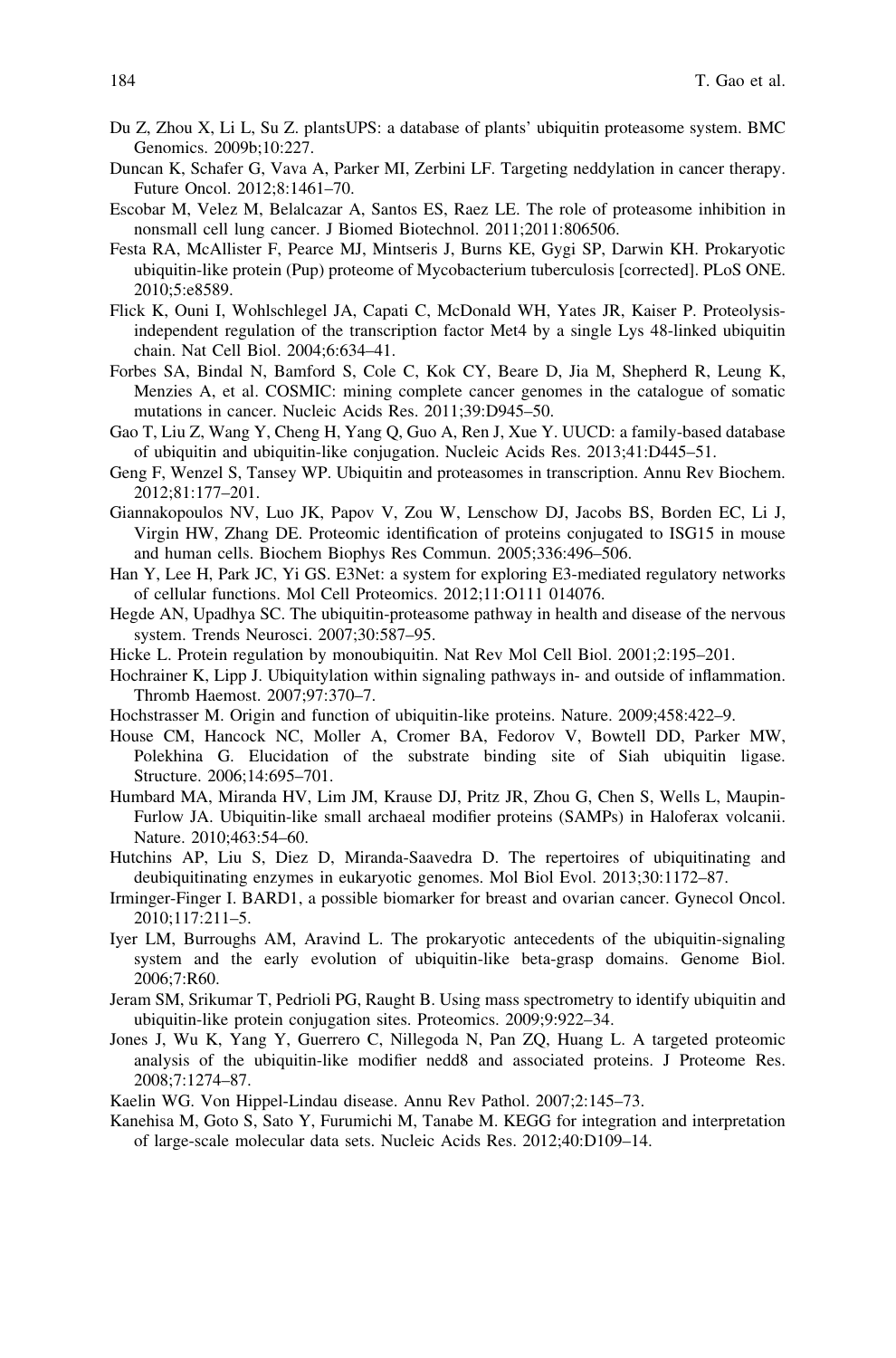- <span id="page-14-0"></span>Kang C, Yi GS. Identification of ubiquitin/ubiquitin-like protein modification from tandem mass spectra with various PTMs. BMC Bioinform. 2011;12 Suppl 14:S8.
- Kim W, Bennett EJ, Huttlin EL, Guo A, Li J, Possemato A, Sowa ME, Rad R, Rush J, Comb MJ, et al. Systematic and quantitative assessment of the ubiquitin-modified proteome. Mol Cell. 2011;44:325–40.
- Knox C, Law V, Jewison T, Liu P, Ly S, Frolkis A, Pon A, Banco K, Mak C, Neveu V, et al. DrugBank 3.0: a comprehensive resource for 'omics' research on drugs. Nucleic Acids Res. 2011;39:D1035–41.
- Lee KA, Hammerle LP, Andrews PS, Stokes MP, Mustelin T, Silva JC, Black RA, Doedens JR. Ubiquitin ligase substrate identification through quantitative proteomics at both the protein and peptide levels. J Biol Chem. 2011a;286:41530–8.
- Lee TY, Chen SA, Hung HY, Ou YY. Incorporating distant sequence features and radial basis function networks to identify ubiquitin conjugation sites. PLoS ONE. 2011b;6:e17331.
- Lee WC, Lee M, Jung JW, Kim KP, Kim D. SCUD: Saccharomyces cerevisiae ubiquitination database. BMC Genomics. 2008;9:440.
- Lehman NL. The ubiquitin proteasome system in neuropathology. Acta Neuropathol. 2009;118:329–47.
- Li H, Xing X, Ding G, Li Q, Wang C, Xie L, Zeng R, Li Y. SysPTM: a systematic resource for proteomic research on post-translational modifications. Mol Cell Proteomics. 2009;8:1839–49.
- Lin H, Lin Q, Liu M, Lin Y, Wang X, Chen H, Xia Z, Lu B, Ding F, Wu Q et al. PKA/Smurf1 signaling-mediated stabilization of Nur77 is required for anticancer drug cisplatin-induced apoptosis. Oncogene. 2013.
- Linehan WM, Bratslavsky G, Pinto PA, Schmidt LS, Neckers L, Bottaro DP, Srinivasan R. Molecular diagnosis and therapy of kidney cancer. Annu Rev Med. 2010;61:329–43.
- Liu Z, Ma Q, Cao J, Gao X, Ren J, Xue Y. GPS-PUP: computational prediction of pupylation sites in prokaryotic proteins. Mol BioSyst. 2011;7:2737–40.
- Liu Z, Yuan F, Ren J, Cao J, Zhou Y, Yang Q, Xue Y. GPS-ARM: computational analysis of the APC/C recognition motif by predicting D-boxes and KEN-boxes. PLoS ONE. 2012;7:e34370.
- Lu CT, Huang KY, Su MG, Lee TY, Bretana NA, Chang WC, Chen YJ, Huang HD. DbPTM 3.0: an informative resource for investigating substrate site specificity and functional association of protein post-translational modifications. Nucleic Acids Res. 2013;41:D295–305.
- Magrane M, Consortium U. UniProt Knowledgebase: a hub of integrated protein data. Database (Oxford). 2011;2011:bar009.
- Mandel SA, Fishman-Jacob T, Youdim MB. Modeling sporadic Parkinson's disease by silencing the ubiquitin E3 ligase component, SKP1A. Parkinsonism Relat Disord. 2009;15(Suppl 3):S148–51.
- Maor R, Jones A, Nuhse TS, Studholme DJ, Peck SC, Shirasu K. Multidimensional protein identification technology (MudPIT) analysis of ubiquitinated proteins in plants. Mol Cell Proteomics. 2007;6:601–10.
- Meierhofer D, Wang X, Huang L, Kaiser P. Quantitative analysis of global ubiquitination in HeLa cells by mass spectrometry. J Proteome Res. 2008;7:4566–76.
- Melino G, Gallagher E, Aqeilan RI, Knight R, Peschiaroli A, Rossi M, Scialpi F, Malatesta M, Zocchi L, Browne G, et al. Itch: a HECT-type E3 ligase regulating immunity, skin and cancer. Cell Death Differ. 2008;15:1103–12.
- Muller S, Briand JP, Van Regenmortel MH. Presence of antibodies to ubiquitin during the autoimmune response associated with systemic lupus erythematosus. Proc Natl Acad Sci U S A. 1988;85:8176–80.
- Nakajima H, Fujiwara H, Furuichi Y, Tanaka K, Shimbara N. A novel small-molecule inhibitor of NF-kappaB signaling. Biochem Biophys Res Commun. 2008;368:1007–13.
- Newton K, Matsumoto ML, Wertz IE, Kirkpatrick DS, Lill JR, Tan J, Dugger D, Gordon N, Sidhu SS, Fellouse FA, et al. Ubiquitin chain editing revealed by polyubiquitin linkagespecific antibodies. Cell. 2008;134:668–78.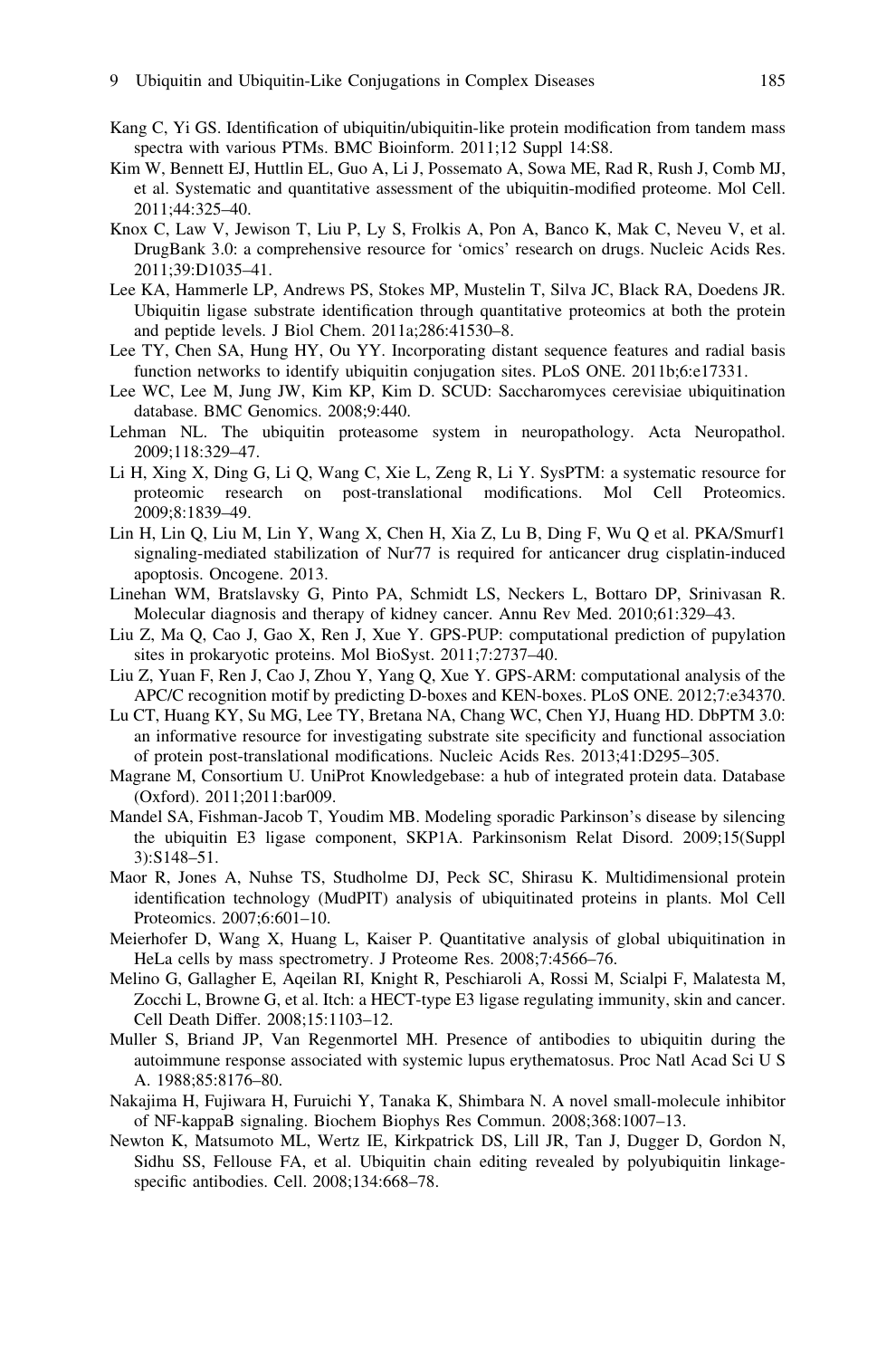- <span id="page-15-0"></span>Ohki Y, Funatsu N, Konishi N, Chiba T. The mechanism of poly-NEDD8 chain formation in vitro. Biochem Biophys Res Commun. 2009;381:443–7.
- Orlicky S, Tang X, Neduva V, Elowe N, Brown ED, Sicheri F, Tyers M. An allosteric inhibitor of substrate recognition by the SCF(Cdc4) ubiquitin ligase. Nat Biotechnol. 2010;28:733–7.
- Oshikawa K, Matsumoto M, Oyamada K, Nakayama KI. Proteome-wide identification of ubiquitylation sites by conjugation of engineered lysine-less ubiquitin. J Proteome Res. 2012;11:796–807.
- Osula O, Swatkoski S, Cotter RJ. Identification of protein SUMOylation sites by mass spectrometry using combined microwave-assisted aspartic acid cleavage and tryptic digestion. J Mass Spectrom. 2012;47:644–54.
- Peng J, Schwartz D, Elias JE, Thoreen CC, Cheng D, Marsischky G, Roelofs J, Finley D, Gygi SP. A proteomics approach to understanding protein ubiquitination. Nat Biotechnol. 2003;21:921–6.
- Radivojac P, Vacic V, Haynes C, Cocklin RR, Mohan A, Heyen JW, Goebl MG, Iakoucheva LM. Identification, analysis, and prediction of protein ubiquitination sites. Proteins. 2010;78:365–80.
- Rape M, Reddy SK, Kirschner MW. The processivity of multiubiquitination by the APC determines the order of substrate degradation. Cell. 2006;124:89–103.
- Ren J, Gao X, Jin C, Zhu M, Wang X, Shaw A, Wen L, Yao X, Xue Y. Systematic study of protein sumoylation: Development of a site-specific predictor of SUMOsp 2.0. Proteomics. 2009;9:3409–12.
- Rufini A, Fortuni S, Arcuri G, Condo I, Serio D, Incani O, Malisan F, Ventura N, Testi R. Preventing the ubiquitin-proteasome-dependent degradation of frataxin, the protein defective in Friedreich's ataxia. Hum Mol Genet. 2011;20:1253–61.
- Sadowski M, Sarcevic B. Mechanisms of mono- and poly-ubiquitination: Ubiquitination specificity depends on compatibility between the E2 catalytic core and amino acid residues proximal to the lysine. Cell Div. 2010;5:19.
- Scheffner M, Staub O. HECT E3 s and human disease. BMC Biochem. 2007;8(Suppl 1):S6.
- Shi Y, Chan DW, Jung SY, Malovannaya A, Wang Y, Qin J. A data set of human endogenous protein ubiquitination sites. Mol Cell Proteomics. 2011;10:M110 002089.
- Shi Y, Xu P, Qin J. Ubiquitinated proteome: ready for global? Mol Cell Proteomics. 2011;10:R110 006882.
- Singhal S, Taylor MC, Baker RT. Deubiquitylating enzymes and disease. BMC Biochem. 2008;9(Suppl 1):S3.
- Sohns W, van Veen TA, van der Heyden MA. Regulatory roles of the ubiquitin-proteasome system in cardiomyocyte apoptosis. Curr Mol Med. 2010;10:1–13.
- Starita LM, Lo RS, Eng JK, von Haller PD, Fields S. Sites of ubiquitin attachment in Saccharomyces cerevisiae. Proteomics. 2012;12:236–40.
- Striebel F, Imkamp F, Sutter M, Steiner M, Mamedov A, Weber-Ban E. Bacterial ubiquitin-like modifier Pup is deamidated and conjugated to substrates by distinct but homologous enzymes. Nat Struct Mol Biol. 2009;16:647–51.
- Teng S, Luo H, Wang L. Predicting protein sumoylation sites from sequence features. Amino Acids. 2012;43:447–55.
- Tung CW. PupDB: a database of pupylated proteins. BMC Bioinformatics. 2012;13:40.
- Tung CW, Ho SY. Computational identification of ubiquitylation sites from protein sequences. BMC Bioinform. 2008;9:310.
- Udeshi ND, Mani DR, Eisenhaure T, Mertins P, Jaffe JD, Clauser KR, Hacohen N, Carr SA. Methods for quantification of in vivo changes in protein ubiquitination following proteasome and deubiquitinase inhibition. Mol Cell Proteomics. 2012;11:148–59.
- Udeshi ND, Svinkina T, Mertins P, Kuhn E, Mani DR, Qiao JW, Carr SA. Refined preparation and use of anti-diglycine remnant (K-epsilon-GG) antibody enables routine quantification of 10,000s of ubiquitination sites in single proteomics experiments. Mol Cell Proteomics. 2013;12:825–31.